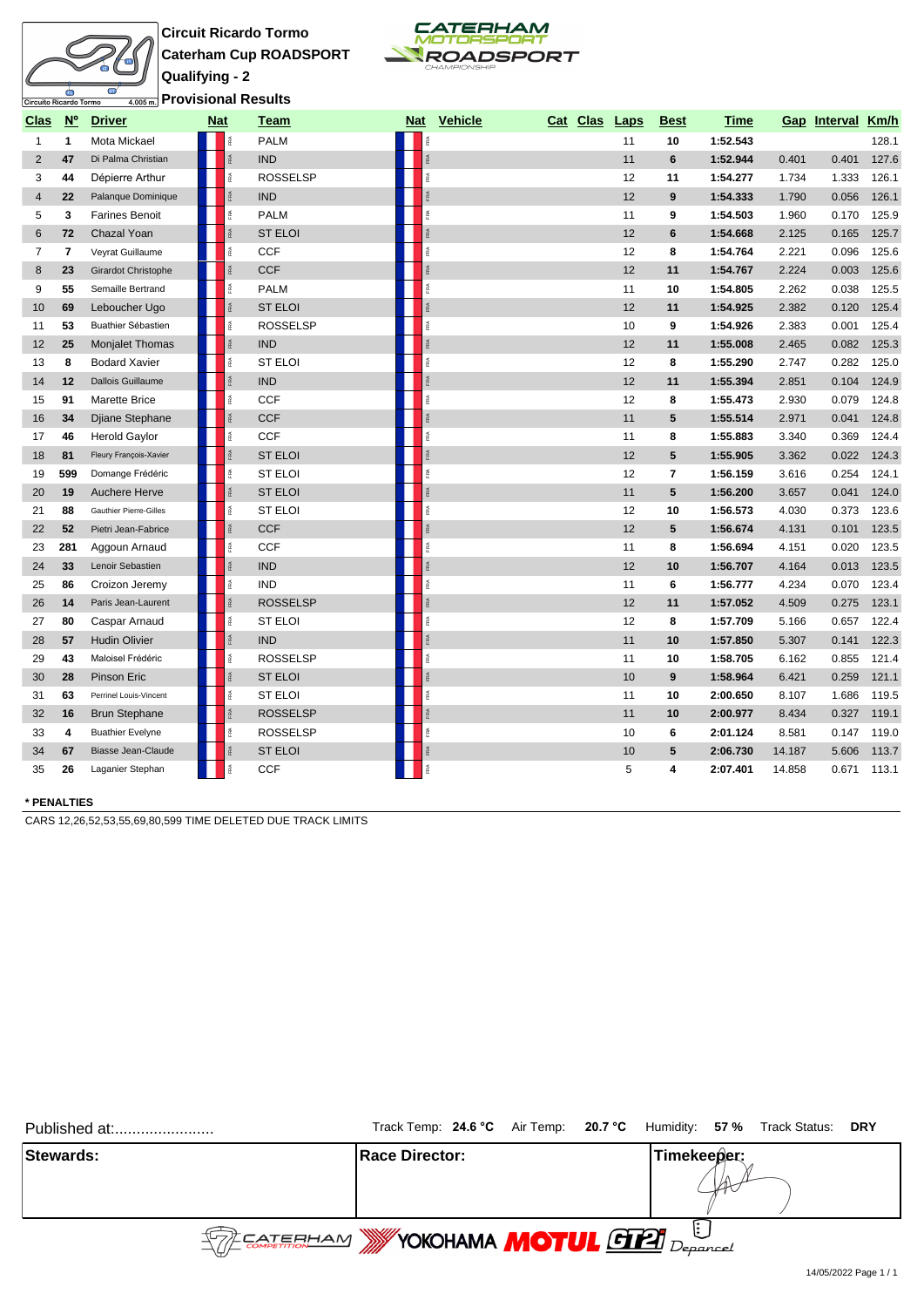

## **Circuit Ricardo Tormo Caterham Cup ROADSPORT Qualifying - 2**



**Provisional Results by Category**

| <b>Clas</b>    | $\underline{\mathsf{N}^{\circ}}$ | <b>Driver</b>            | <b>Nat</b> | Team                | <u>Nat</u>   | Vehicle | Cat Clas | Laps | <b>Best</b>     | <b>Time</b> |        | Gap Interval | <b>Km/h</b> |
|----------------|----------------------------------|--------------------------|------------|---------------------|--------------|---------|----------|------|-----------------|-------------|--------|--------------|-------------|
| $\mathbf{1}$   | $\mathbf{1}$                     | Mota Mickael             |            | <b>PALM</b>         | FRA          |         |          | 11   | 10              | 1:52.543    |        |              | 128.1       |
| $\overline{2}$ | 47                               | Di Palma Christian       |            | RÁ<br><b>IND</b>    | RÁ           |         |          | 11   | $6\phantom{1}$  | 1:52.944    | 0.401  | 0.401        | 127.6       |
| 3              | 44                               | Dépierre Arthur          |            | <b>ROSSELSP</b>     | FRA          |         |          | 12   | 11              | 1:54.277    | 1.734  | 1.333        | 126.1       |
| 4              | 22                               | Palanque Dominique       |            | <b>IND</b>          | RA.          |         |          | 12   | 9               | 1:54.333    | 1.790  | 0.056        | 126.1       |
| 5              | 3                                | <b>Farines Benoit</b>    |            | <b>PALM</b>         | FRA          |         |          | 11   | 9               | 1:54.503    | 1.960  | 0.170        | 125.9       |
| 6              | 72                               | Chazal Yoan              |            | <b>ST ELOI</b>      |              |         |          | 12   | 6               | 1:54.668    | 2.125  | 0.165        | 125.7       |
| 7              | $\overline{7}$                   | Veyrat Guillaume         |            | <b>CCF</b>          | ß.           |         |          | 12   | 8               | 1:54.764    | 2.221  | 0.096        | 125.6       |
| 8              | 23                               | Girardot Christophe      |            | <b>CCF</b>          |              |         |          | 12   | 11              | 1:54.767    | 2.224  | 0.003        | 125.6       |
| 9              | 55                               | Semaille Bertrand        |            | <b>PALM</b>         | FRA          |         |          | 11   | 10              | 1:54.805    | 2.262  | 0.038        | 125.5       |
| 10             | 69                               | Leboucher Ugo            |            | <b>ST ELOI</b>      | FRA          |         |          | 12   | 11              | 1:54.925    | 2.382  | 0.120        | 125.4       |
| 11             | 53                               | Buathier Sébastien       |            | <b>ROSSELSP</b>     | Æ            |         |          | 10   | 9               | 1:54.926    | 2.383  | 0.001        | 125.4       |
| 12             | 25                               | <b>Monjalet Thomas</b>   |            | <b>IND</b>          | FRA          |         |          | 12   | 11              | 1:55.008    | 2.465  | 0.082        | 125.3       |
| 13             | 8                                | <b>Bodard Xavier</b>     |            | é<br><b>ST ELOI</b> | FRA          |         |          | 12   | 8               | 1:55.290    | 2.747  | 0.282        | 125.0       |
| 14             | 12                               | <b>Dallois Guillaume</b> |            | <b>IND</b>          | Ě            |         |          | 12   | 11              | 1:55.394    | 2.851  | 0.104        | 124.9       |
| 15             | 91                               | <b>Marette Brice</b>     |            | <b>CCF</b>          | Æ            |         |          | 12   | 8               | 1:55.473    | 2.930  | 0.079        | 124.8       |
| 16             | 34                               | Djiane Stephane          |            | <b>CCF</b>          | FRA          |         |          | 11   | $5\phantom{.0}$ | 1:55.514    | 2.971  | 0.041        | 124.8       |
| 17             | 46                               | <b>Herold Gaylor</b>     |            | CCF                 | FRA          |         |          | 11   | 8               | 1:55.883    | 3.340  | 0.369        | 124.4       |
| 18             | 81                               | Fleury François-Xavier   |            | <b>ST ELOI</b>      |              |         |          | 12   | 5               | 1:55.905    | 3.362  | 0.022        | 124.3       |
| 19             | 599                              | Domange Frédéric         |            | ST ELOI             | ß.           |         |          | 12   | 7               | 1:56.159    | 3.616  | 0.254        | 124.1       |
| 20             | 19                               | Auchere Herve            |            | <b>ST ELOI</b>      |              |         |          | 11   | 5               | 1:56.200    | 3.657  | 0.041        | 124.0       |
| 21             | 88                               | Gauthier Pierre-Gilles   |            | <b>ST ELOI</b>      | FRA          |         |          | 12   | 10              | 1:56.573    | 4.030  | 0.373        | 123.6       |
| 22             | 52                               | Pietri Jean-Fabrice      |            | <b>CCF</b>          | FRA          |         |          | 12   | $5\phantom{.0}$ | 1:56.674    | 4.131  | 0.101        | 123.5       |
| 23             | 281                              | Aggoun Arnaud            |            | CCF                 | Æ            |         |          | 11   | 8               | 1:56.694    | 4.151  | 0.020        | 123.5       |
| 24             | 33                               | Lenoir Sebastien         |            | <b>IND</b>          | FRA          |         |          | 12   | 10              | 1:56.707    | 4.164  | 0.013        | 123.5       |
| 25             | 86                               | Croizon Jeremy           |            | îRA.<br><b>IND</b>  | FRA          |         |          | 11   | 6               | 1:56.777    | 4.234  | 0.070        | 123.4       |
| 26             | 14                               | Paris Jean-Laurent       |            | <b>ROSSELSP</b>     | FRA          |         |          | 12   | 11              | 1:57.052    | 4.509  | 0.275        | 123.1       |
| 27             | 80                               | Caspar Arnaud            |            | <b>ST ELOI</b>      | Ě            |         |          | 12   | 8               | 1:57.709    | 5.166  | 0.657        | 122.4       |
| 28             | 57                               | <b>Hudin Olivier</b>     |            | <b>IND</b>          | $\mathbb{R}$ |         |          | 11   | 10              | 1:57.850    | 5.307  | 0.141        | 122.3       |
| 29             | 43                               | Maloisel Frédéric        |            | <b>ROSSELSP</b>     | FRA          |         |          | 11   | 10              | 1:58.705    | 6.162  | 0.855        | 121.4       |
| 30             | 28                               | Pinson Eric              |            | <b>ST ELOI</b>      |              |         |          | 10   | 9               | 1:58.964    | 6.421  | 0.259        | 121.1       |
| 31             | 63                               | Perrinel Louis-Vincent   |            | <b>ST ELOI</b>      | Ř            |         |          | 11   | 10              | 2:00.650    | 8.107  | 1.686        | 119.5       |
| 32             | 16                               | <b>Brun Stephane</b>     |            | <b>ROSSELSP</b>     |              |         |          | 11   | 10              | 2:00.977    | 8.434  | 0.327        | 119.1       |
| 33             | 4                                | <b>Buathier Evelyne</b>  |            | <b>ROSSELSP</b>     | FRA          |         |          | 10   | 6               | 2:01.124    | 8.581  | 0.147        | 119.0       |
| 34             | 67                               | Biasse Jean-Claude       |            | <b>ST ELOI</b>      | FRA          |         |          | $10$ | 5               | 2:06.730    | 14.187 | 5.606        | 113.7       |
| 35             | 26                               | Laganier Stephan         |            | CCF                 | FRA          |         |          | 5    | 4               | 2:07.401    | 14.858 | 0.671        | 113.1       |

#### **\* PENALTIES**

CARS 12,26,52,53,55,69,80,599 TIME DELETED DUE TRACK LIMITS

| Published at:    |                                                    | Track Temp: 24.6 °C Air Temp: 20.7 °C Humidity: 57 % Track Status: DRY |
|------------------|----------------------------------------------------|------------------------------------------------------------------------|
| <b>Stewards:</b> | <b>Race Director:</b>                              | Timekeeper:                                                            |
|                  | <b>STEE CATERHAM WYOKOHAMA MOTUL GIEL</b> Deparced |                                                                        |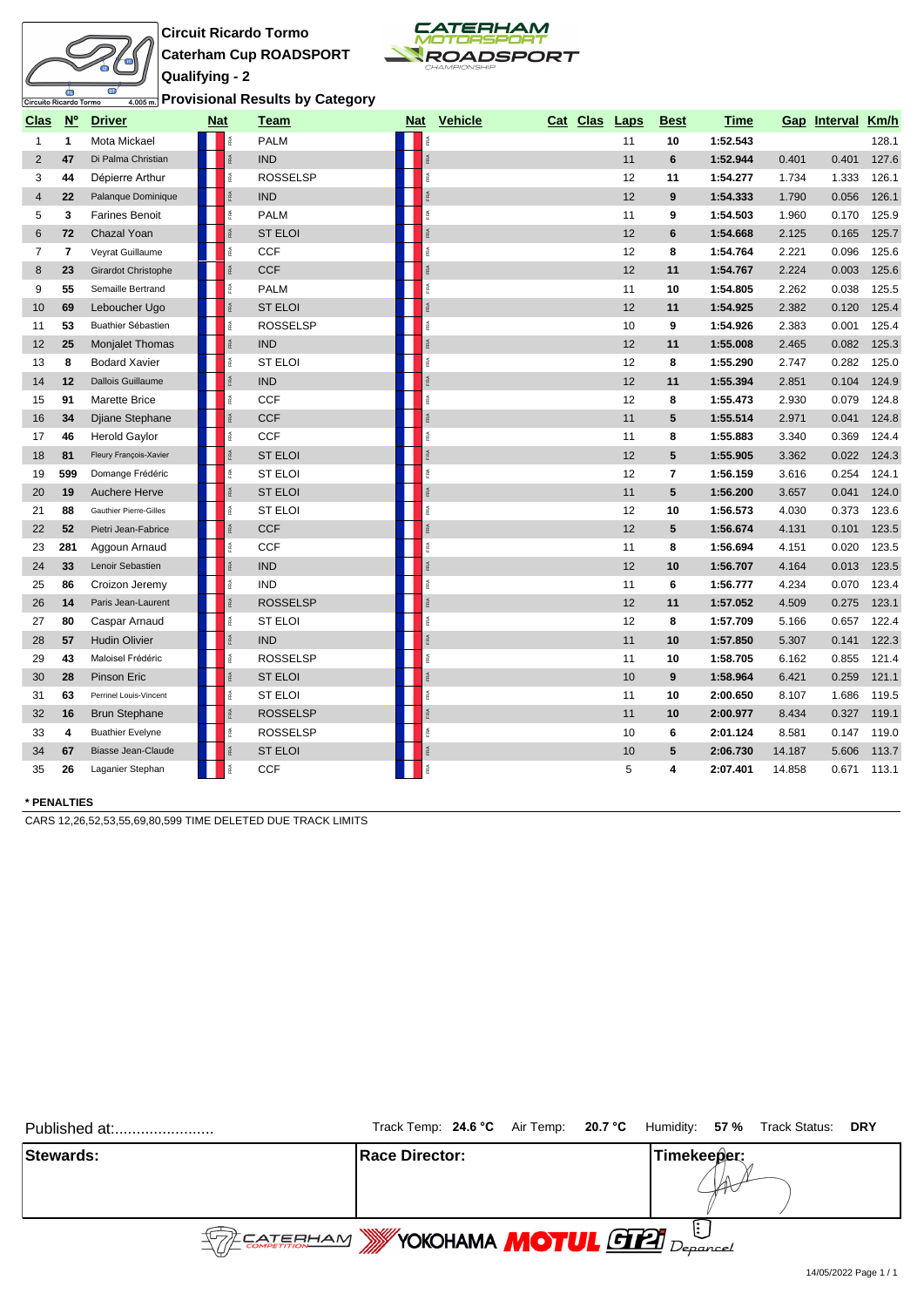



|                  |             | Mota Mickael            |          |          |        |                          |                |             | Veyrat Guillaume         |          |          |        |                            |
|------------------|-------------|-------------------------|----------|----------|--------|--------------------------|----------------|-------------|--------------------------|----------|----------|--------|----------------------------|
|                  |             |                         |          |          |        | <b>PALM</b>              |                |             |                          |          |          |        | <b>CCF</b>                 |
| Lap D            | <b>Time</b> | Sector 1                | Sector 2 | Sector 3 | T. Spd | <b>Elapsed</b>           | $Lap$ $D$      | <b>Time</b> | Sector 1                 | Sector 2 | Sector 3 | T. Spd | <b>Elapsed</b>             |
| $\mathbf{1}$     | 9:31:25.551 | 9:30:13.161             | 40.509   | 31.881   |        | 9:31:25.551              | $\mathbf{1}$   | 9:30:16.566 | 9:28:59.363              | 42.223   | 34.980   |        | 9:30:16.566                |
| $\overline{2}$   | 1:54.117    | 42.589                  | 39.902   | 31.626   | 185.5  | 9:33:19.668              | $\overline{2}$ | 1:56.578    | 43.357                   | 40.838   | 32.383   | 184.6  | 9:32:13.144                |
| 3                | 1:53.063    | 42.524                  | 39.313   | 31.226   | 185.5  | 9:35:12.731              | 3              | 2:10.190    | 44.134                   | 43.904   | 42.152   | 185.0  | 9:34:23.334                |
| 4                | 1:54.617    | 42.742                  | 40.135   | 31.740   | 187.0  | 9:37:07.348              | $\overline{4}$ | 1:56.080    | 43.352                   | 40.408   | 32.320   | 180.4  | 9:36:19.414                |
| 5                | 1:56.875    | 44.724                  | 40.258   | 31.893   | 179.5  | 9:39:04.223              | $\sqrt{5}$     | 1:55.615    | 43.307                   | 40.069   | 32.239   | 182.7  | 9:38:15.029                |
| $6\phantom{1}$   | 1:52.760    | 42.182                  | 39.459   | 31.119   | 187.9  | 9:40:56.983              | 6              | 1:55.568    | 43.273                   | 39.977   | 32.318   | 185.5  | 9:40:10.597                |
| $\overline{7}$   | 1:56.294    | 42.312                  | 41.331   | 32.651   | 186.5  | 9:42:53.277              | $\overline{7}$ | 1:56.905    | 43.674                   | 41.288   | 31.943   | 193.0  | 9:42:07.502                |
| 8                | 1:55.522    | 43.068                  | 41.253   | 31.201   | 178.6  | 9:44:48.799              | 8              | 1:54.764    | 42.756                   | 39.956   | 32.052   | 192.0  | 9:44:02.266                |
| 9                | 1:52.968    | 42.291                  | 39.328   | 31.349   | 186.0  | 9:46:41.767              | 9              | 1:55.844    | 43.010                   | 40.193   | 32.641   | 188.4  | 9:45:58.110                |
| 10               | 1:52.543    | 42.268                  | 39.320   | 30.955   | 184.1  | 9:48:34.310              | 10             | 1:57.121    | 44.429                   | 40.964   | 31.728   | 193.0  | 9:47:55.231                |
| 11               | 2:08.591 P  | 45.103                  | 42.476   | 41.012   | 186.5  | 9:50:42.901              | 11             | 1:58.092    | 43.428                   | 40.296   | 34.368   | 185.5  | 9:49:53.323                |
| 3                |             | <b>Farines Benoit</b>   |          |          |        |                          | 12             | 2:36.000 P  | 51.237                   | 50.117   | 54.646   | 155.1  | 9:52:29.323                |
|                  |             |                         |          |          |        | <b>PALM</b>              | 8              |             | <b>Bodard Xavier</b>     |          |          |        |                            |
| Lap <sub>D</sub> | <b>Time</b> | Sector 1                | Sector 2 | Sector 3 | T. Spd | <b>Elapsed</b>           |                |             |                          |          |          |        | <b>ST ELOI</b>             |
| 1                | 9:31:24.342 | 9:30:09.935             | 41.393   | 33.014   |        | 9:31:24.342 Lap D        |                | <b>Time</b> | Sector 1                 | Sector 2 | Sector 3 | T. Spd | <b>Elapsed</b>             |
| $\overline{2}$   | 1:57.752    | 43.622                  | 40.656   | 33.474   | 187.0  | 9:33:22.094              | $\mathbf{1}$   | 9:30:05.137 | 9:28:50.413              | 41.691   | 33.033   |        | 9:30:05.137                |
| 3                | 1:56.945    | 43.487                  | 40.302   | 33.156   | 188.4  | 9:35:19.039              | 2              | 1:56.926    | 43.677                   | 40.696   | 32.553   | 188.9  | 9:32:02.063                |
| $\overline{4}$   | 1:56.386    | 43.339                  | 40.610   | 32.437   | 184.1  | 9:37:15.425              | 3              | 1:56.197    | 43.691                   | 40.321   | 32.185   | 188.9  | 9:33:58.260                |
| 5                | 1:55.354    | 43.071                  | 40.113   | 32.170   | 188.9  | 9:39:10.779              | $\overline{4}$ | 1:55.789    | 43.357                   | 40.383   | 32.049   | 187.9  | 9:35:54.049                |
| 6                | 1:55.174    | 43.070                  | 40.015   | 32.089   | 190.4  | 9:41:05.953              | 5              | 1:55.315    | 43.226                   | 40.119   | 31.970   | 186.0  | 9:37:49.364                |
| $\overline{7}$   | 1:54.643    | 42.953                  | 39.972   | 31.718   | 188.9  | 9:43:00.596              | 6              | 1:55.386    | 43.093                   | 40.287   | 32.006   | 187.5  | 9:39:44.750                |
| 8                | 1:55.463    | 42.872                  | 40.330   | 32.261   | 187.0  | 9:44:56.059              | 7              | 1:56.215    | 43.129                   | 40.493   | 32.593   | 185.5  | 9:41:40.965                |
| 9                | 1:54.503    | 42.977                  | 39.721   | 31.805   |        | 9:46:50.562              | 8              | 1:55.290    | 42.743                   | 40.410   | 32.137   | 191.4  | 9:43:36.255                |
| 10               | 2:06.726    | 49.636                  | 44.471   | 32.619   | 193.5  | 9:48:57.288              | 9              | 1:55.303    | 43.055                   | 40.343   | 31.905   | 189.4  | 9:45:31.558                |
| 11               | 2:29.218 P  | 46.046                  | 51.044   | 52.128   | 185.5  | 9:51:26.506              | 10             | 1:56.507    | 43.290                   | 40.384   | 32.833   | 189.4  | 9:47:28.065                |
| 4                |             | <b>Buathier Evelyne</b> |          |          |        |                          | 11             | 1:55.414    | 43.055                   | 40.278   | 32.081   | 189.9  | 9:49:23.479                |
|                  |             |                         |          |          |        | <b>ROSSELSP</b>          | 12             | 2:31.630 P  | 49.261                   | 49.498   | 52.871   | 180.4  | 9:51:55.109                |
| $Lap$ $D$        | <b>Time</b> | Sector 1                | Sector 2 | Sector 3 | T. Spd | <b>Elapsed</b>           | 12             |             | <b>Dallois Guillaume</b> |          |          |        |                            |
| $\mathbf{1}$     | 9:31:09.934 | 9:29:50.289             | 44.539   | 35.106   |        | 9:31:09.934              |                |             |                          |          |          |        | <b>IND</b>                 |
| 2                | 2:06.999    | 45.709                  | 47.281   | 34.009   | 182.7  | 9:33:16.933 Lap D        |                | <b>Time</b> | Sector 1                 | Sector 2 | Sector 3 | T. Spd | <b>Elapsed</b>             |
| 3                | 2:02.157    | 45.891                  | 41.695   | 34.571   | 184.1  | 9:35:19.090              | $\mathbf{1}$   | 9:30:19.152 | 9:29:03.490              | 41.961   | 33.701   |        | 9:30:19.152                |
| $\overline{4}$   | 2:04.243    | 44.793                  | 42.832   | 36.618   | 184.6  | 9:37:23.333              | 2              | 1:58.263    | 43.732                   | 41.730   | 32.801   | 181.8  | 9:32:17.415                |
| b                | 2:01.722    | 45.673                  | 42.023   | 34.026   |        | 180.0 9:39:25.055        | 3              | 1:56.843    | 43.404                   | 40.891   |          |        | 32.548  184.6  9:34:14.258 |
| 6                | 2:01.124    | 45.288                  | 41.902   |          |        | 33.934 180.0 9:41:26.179 | 4              | 1:57.066    | 43.588                   | 41.080   |          |        | 32.398 189.4 9:36:11.324   |
| 7                | 2:20.543 P  | 44.470                  | 57.229   |          |        | 38.844 186.5 9:43:46.722 | 5              | 1:59.422    | 44.885                   | 41.883   |          |        | 32.654 181.8 9:38:10.746   |
| 8                | 3:00.471    | 1:41.700                | 42.825   | 35.946   |        | 9:46:47.193              | 6              | 2:00.650    | 48.057                   | 40.252   |          |        | 32.341 188.9 9:40:11.396   |
| 9                | 2:02.273    | 45.653                  | 42.610   |          |        | 34.010 189.4 9:48:49.466 | $\overline{7}$ | 1:58.231    | 44.721                   | 40.662   |          |        | 32.848 193.5 9:42:09.627   |
| 10               | 2:35.978 P  | 53.291                  | 50.457   |          |        | 52.230 178.6 9:51:25.444 | 8              | 1:56.014    | 44.264                   | 40.111   |          |        | 31.639 190.9 9:44:05.641   |
|                  |             |                         |          |          |        |                          | 9              | 1:54.547    | 42.965                   | 39.693   |          |        | 31.889 192.0 9:46:00.188   |
|                  |             |                         |          |          |        |                          | 10             | 1:57.417    | 43.852                   | 41.503   |          |        | 32.062 190.4 9:47:57.605   |
|                  |             |                         |          |          |        |                          | 11             | 1:55.394    | 43.114                   | 39.889   | 32.391   |        | 9:49:52.999                |
|                  |             |                         |          |          |        |                          | 12             | 2:24.846 P  | 48.322                   | 46.875   |          |        | 49.649 178.6 9:52:17.845   |

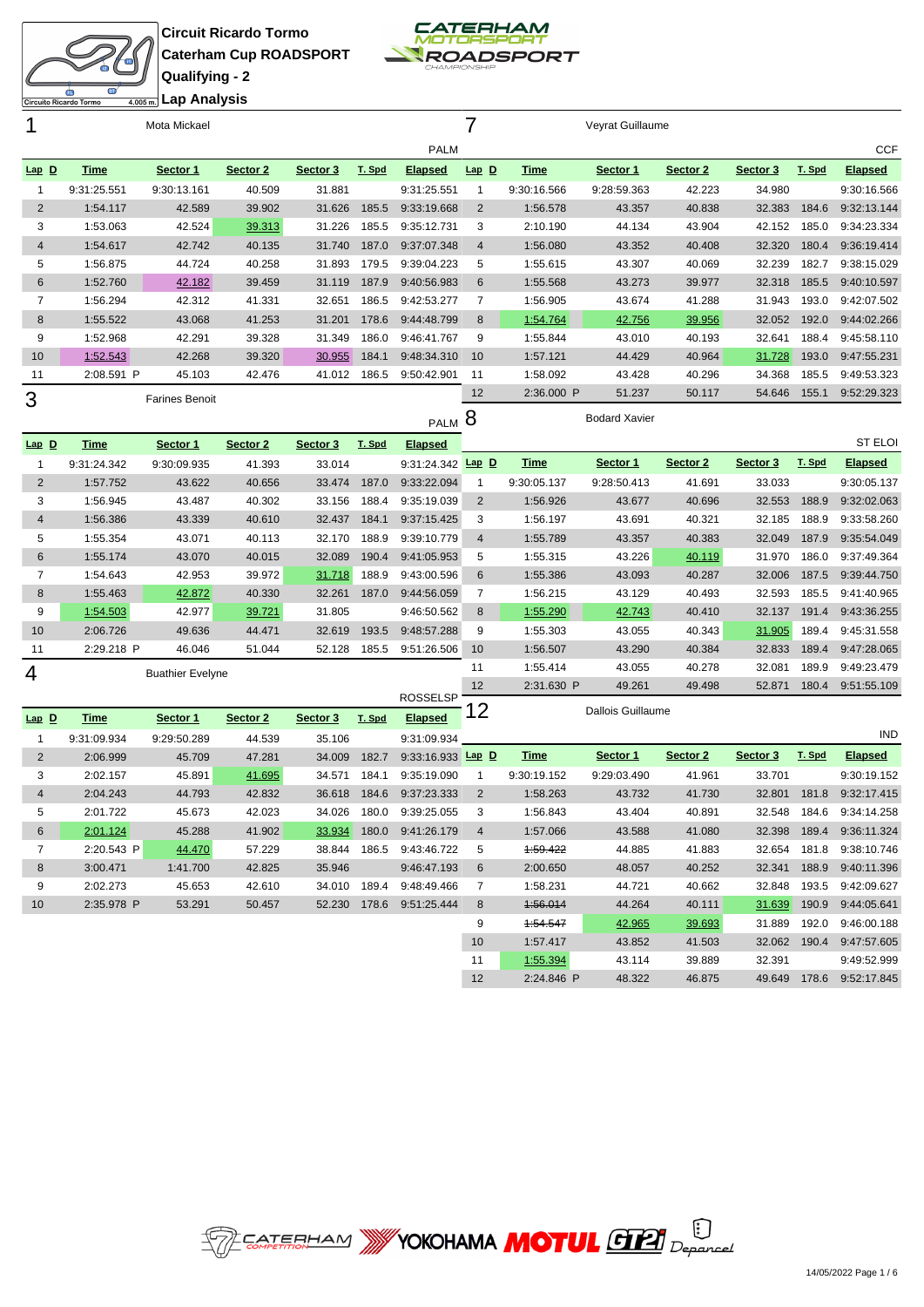

**Circuit Ricardo Tormo Caterham Cup ROADSPORT Qualifying - 2**

1:56.512 43.133 41.092 32.287 184.1 9:43:45.018



| Circuito Ricardo Tormo |             | 4.005m Lap Analysis  |          |             |              |                   |                 |             |                     |          |          |        |                |
|------------------------|-------------|----------------------|----------|-------------|--------------|-------------------|-----------------|-------------|---------------------|----------|----------|--------|----------------|
| 14                     |             | Paris Jean-Laurent   |          |             |              |                   | 22              |             | Palanque Dominique  |          |          |        |                |
|                        |             |                      |          |             |              | <b>ROSSELSP</b>   |                 |             |                     |          |          |        | <b>IND</b>     |
| $Lap$ $D$              | <b>Time</b> | Sector 1             | Sector 2 | Sector 3    | T. Spd       | <b>Elapsed</b>    | $Lap$ $D$       | <b>Time</b> | Sector 1            | Sector 2 | Sector 3 | T. Spd | <b>Elapsed</b> |
| $\mathbf{1}$           | 9:30:11.432 |                      |          | 9:30:11.432 |              | 9:30:11.432       | $\mathbf{1}$    | 9:30:38.444 | 9:29:24.601         | 41.647   | 32.196   |        | 9:30:38.444    |
| $\overline{2}$         | 2:00.101    |                      |          | 9:32:11.533 |              | 9:32:11.533       | 2               | 1:56.986    | 43.944              | 40.573   | 32.469   | 190.9  | 9:32:35.430    |
| 3                      | 2:00.978    |                      |          | 9:34:12.511 |              | 9:34:12.511       | 3               | 1:55.118    | 43.020              | 40.050   | 32.048   | 189.9  | 9:34:30.548    |
| $\overline{4}$         | 1:59.741    |                      |          | 9:36:12.252 |              | 9:36:12.252       | $\overline{4}$  | 1:54.995    | 43.373              | 39.693   | 31.929   | 188.4  | 9:36:25.543    |
| 5                      | 1:58.099    |                      |          | 9:38:10.351 |              | 9:38:10.351       | 5               | 1:54.854    | 42.943              | 39.885   | 32.026   | 188.4  | 9:38:20.397    |
| $\,6$                  | 1:58.579    |                      |          | 9:40:08.930 |              | 9:40:08.930       | 6               | 1:54.593    | 42.805              | 39.734   | 32.054   | 188.9  | 9:40:14.990    |
| $\overline{7}$         | 2:00.320    |                      |          | 9:42:09.250 |              | 9:42:09.250       | $\overline{7}$  | 1:54.973    | 43.242              | 39.743   | 31.988   | 187.5  | 9:42:09.963    |
| $\boldsymbol{8}$       | 1:58.726    |                      |          | 9:44:07.976 |              | 9:44:07.976       | 8               | 1:55.276    | 43.281              | 40.027   | 31.968   | 197.2  | 9:44:05.239    |
| 9                      | 1:57.194    |                      |          | 9:46:05.170 |              | 9:46:05.170       | 9               | 1:54.333    | 42.870              | 39.743   | 31.720   | 190.4  | 9:45:59.572    |
| 10                     | 1:58.168    |                      |          | 9:48:03.338 |              | 9:48:03.338       | 10              | 1:58.077    | 44.011              | 42.182   | 31.884   | 192.5  | 9:47:57.649    |
| 11                     | 1:57.052    |                      |          | 9:50:00.390 |              | 9:50:00.390       | 11              | 1:55.987    | 42.410              | 40.110   | 33.467   | 187.0  | 9:49:53.636    |
| 12                     | 2:32.658 P  |                      |          | 9:52:33.048 |              | 9:52:33.048       | 12              | 2:25.583 P  | 49.003              | 46.624   | 49.956   | 168.6  | 9:52:19.219    |
| 16                     |             | <b>Brun Stephane</b> |          |             |              |                   | 23              |             | Girardot Christophe |          |          |        |                |
|                        |             |                      |          |             |              | <b>ROSSELSP</b>   |                 |             |                     |          |          |        | <b>CCF</b>     |
| $Lap$ $D$              | <b>Time</b> | Sector 1             | Sector 2 | Sector 3    | T. Spd       | <b>Elapsed</b>    | $Lap$ $D$       | <b>Time</b> | Sector 1            | Sector 2 | Sector 3 | T. Spd | <b>Elapsed</b> |
| $\mathbf{1}$           | 9:31:17.777 | 9:29:49.303          | 50.388   | 38.086      |              | 9:31:17.777       | $\mathbf{1}$    | 9:30:04.542 | 9:28:49.743         | 41.962   | 32.837   |        | 9:30:04.542    |
| $\overline{2}$         | 2:08.743    | 49.166               | 44.313   | 35.264      | 173.0        | 9:33:26.520       | $\overline{2}$  | 1:56.760    | 43.715              | 40.776   | 32.269   | 190.4  | 9:32:01.302    |
| 3                      | 2:04.449    | 46.312               | 43.691   | 34.446      | 186.5        | 9:35:30.969       | 3               | 1:55.732    | 43.060              | 40.433   | 32.239   | 192.0  | 9:33:57.034    |
| $\overline{4}$         | 2:03.157    | 46.475               | 42.390   |             | 34.292 178.6 | 9:37:34.126       | $\overline{4}$  | 1:55.095    | 42.997              | 40.237   | 31.861   | 191.4  | 9:35:52.129    |
| 5                      | 2:01.345    | 45.667               | 41.800   | 33.878      | 177.7        | 9:39:35.471       | 5               | 1:55.141    | 43.272              | 40.215   | 31.654   | 188.9  | 9:37:47.270    |
| $\,6$                  | 2:07.482    | 47.190               | 43.536   | 36.756      | 175.1        | 9:41:42.953       | $6\phantom{1}6$ | 1:55.151    | 43.158              | 40.069   | 31.924   | 195.1  | 9:39:42.421    |
| $\overline{7}$         | 2:04.393    | 46.221               | 44.270   | 33.902      | 182.2        | 9:43:47.346       | $\overline{7}$  | 1:56.229    | 43.743              | 40.276   | 32.210   | 192.0  | 9:41:38.650    |
| $\bf 8$                | 2:03.227    | 45.766               | 42.121   | 35.340      | 177.3        | 9:45:50.573       | 8               | 1:55.718    | 43.522              | 40.181   | 32.015   | 186.5  | 9:43:34.368    |
| 9                      | 2:01.215    | 45.899               | 41.811   | 33.505      | 181.8        | 9:47:51.788       | 9               | 1:55.658    | 43.328              | 40.147   | 32.183   | 181.8  | 9:45:30.026    |
| 10                     | 2:00.977    | 45.315               | 41.685   | 33.977      | 174.7        | 9:49:52.765       | 10              | 1:56.273    | 43.419              | 40.119   | 32.735   | 188.4  | 9:47:26.299    |
| 11                     | 2:29.101 P  | 49.672               | 47.721   | 51.708      | 174.3        | 9:52:21.866       | 11              | 1:54.767    | 42.780              | 40.183   | 31.804   | 190.9  | 9:49:21.066    |
| 19                     |             | Auchere Herve        |          |             |              |                   | 12              | 2:22.268 P  | 43.797              | 48.642   | 49.829   | 187.5  | 9:51:43.334    |
|                        |             |                      |          |             |              | ST ELOI           | 25              |             | Monjalet Thomas     |          |          |        |                |
| $Lap$ $D$              | <b>Time</b> | Sector 1             | Sector 2 | Sector 3    | T. Spd       | <b>Elapsed</b>    |                 |             |                     |          |          |        | <b>IND</b>     |
| $\mathbf{1}$           | 9:30:08.195 | 9:28:52.487          | 41.801   | 33.907      |              | 9:30:08.195 Lap D |                 | <b>Time</b> | Sector 1            | Sector 2 | Sector 3 | T. Spd | <b>Elapsed</b> |
| $\overline{2}$         | 1:57.227    | 44.093               | 40.479   | 32.655      | 183.6        | 9:32:05.422       | $\mathbf{1}$    | 9:30:17.486 | 9:29:02.064         | 41.357   | 34.065   |        | 9:30:17.486    |
| 3                      | 1:56.757    | 43.722               | 40.429   | 32.606      | 185.0        | 9:34:02.179       | $\overline{2}$  | 1:56.353    | 43.553              | 40.147   | 32.653   | 188.4  | 9:32:13.839    |
| $\overline{4}$         | 1:57.116    | 44.202               | 40.378   | 32.536      | 181.8        | 9:35:59.295       | 3               | 1:57.601    | 43.482              | 41.408   | 32.711   | 185.0  | 9:34:11.440    |
| 5                      | 1:56.200    | 43.541               | 40.229   | 32.430      | 181.8        | 9:37:55.495       | $\overline{4}$  | 1:56.511    | 43.598              | 40.605   | 32.308   | 188.9  | 9:36:07.951    |
| $6\phantom{1}$         | 1:56.758    | 43.810               | 40.228   | 32.720      | 183.2        | 9:39:52.253       | $\sqrt{5}$      | 1:56.025    | 43.457              | 40.071   | 32.497   | 181.8  | 9:38:03.976    |
| $\overline{7}$         | 1:56.253    | 43.547               | 40.078   | 32.628      | 182.2        | 9:41:48.506       | 6               | 1:55.461    | 43.144              | 40.066   | 32.251   | 181.3  | 9:39:59.437    |

#### 1:56.941 43.668 40.746 32.527 183.6 9:45:41.959 2:20.182 1:02.997 41.380 35.805 183.2 9:48:02.141 2:06.246 P 43.833 41.181 41.232 180.9 9:50:08.387 1:57.232 43.184 41.316 32.732 186.5 9:43:52.345 1:56.933 43.166 40.030 33.737 187.0 9:45:49.278 1:55.416 42.945 40.350 32.121 182.7 9:47:44.694 1:55.008 42.967 40.137 31.904 184.6 9:49:39.702 2:23.660 P 50.196 44.881 48.583 180.4 9:52:03.362 26 Laganier Stephan

|                |                 |             |          |          |        | CCF            |
|----------------|-----------------|-------------|----------|----------|--------|----------------|
| $Lap$ D        | Time            | Sector 1    | Sector 2 | Sector 3 | T. Spd | <b>Elapsed</b> |
| 1              | $9:36:46.215$ P | 9:34:57.981 | 56.238   | 51.996   |        | 9:36:46.215    |
| $\overline{2}$ | 9:05.269        | 7:36.901    | 50.936   | 37.432   |        | 9:45:51.484    |
| 3              | 2:11.123        | 48.157      | 45.849   | 37 117   | 161.4  | 9:48:02.607    |
| 4              | 2:07.401        | 47.600      | 44.175   | 35.626   | 158.5  | 9:50:10.008    |
| 5              | 2:32.603 P      | 51.305      | 46.070   | 55.228   | 152.2  | 9:52:42.611    |

1:55.676 43.157 40.145 32.374 183.6 9:41:55.113

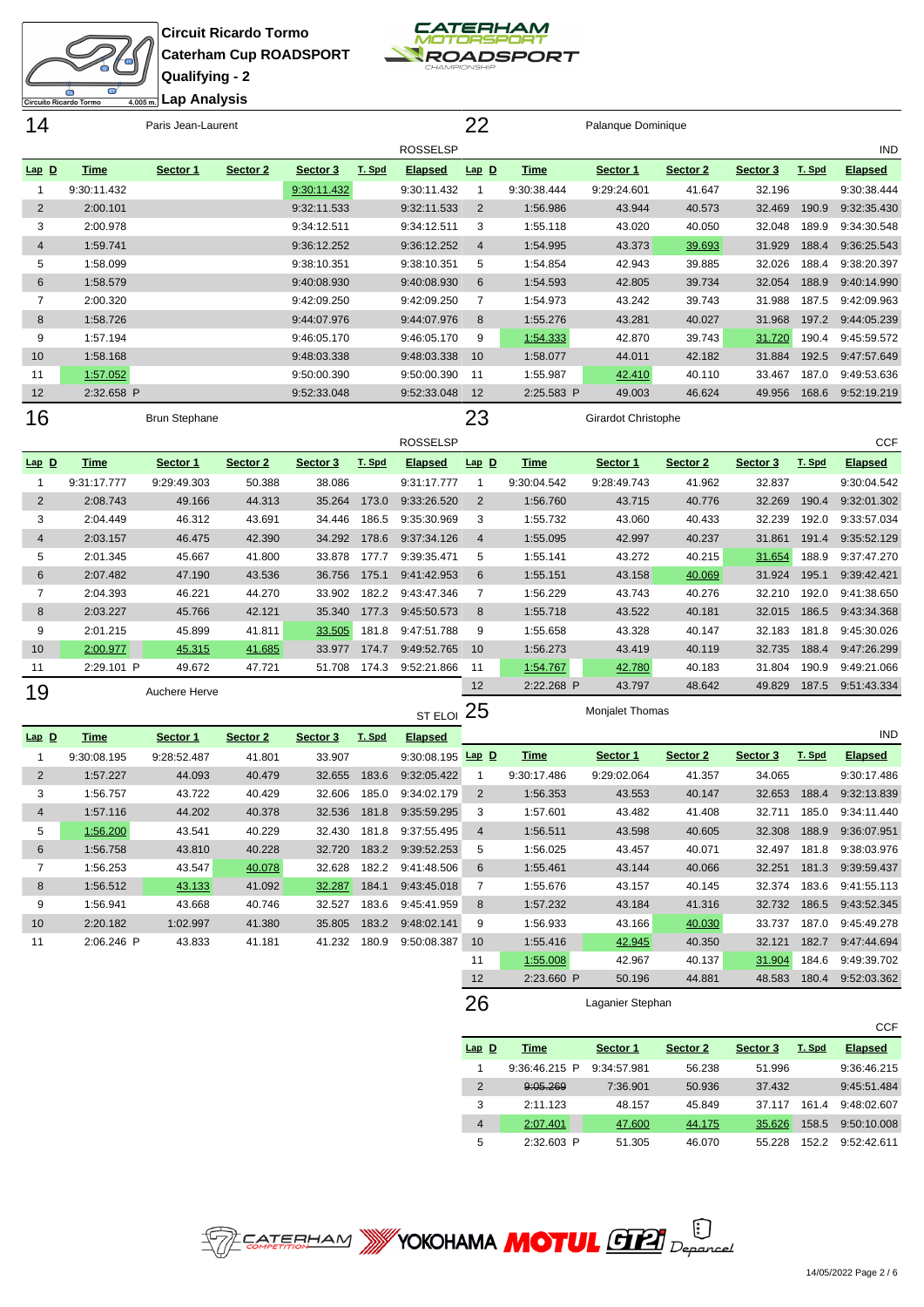



| 28             |             | Pinson Eric      |          |             |        |                | 43             |             | Maloisel Frédéric |          |          |        |                 |
|----------------|-------------|------------------|----------|-------------|--------|----------------|----------------|-------------|-------------------|----------|----------|--------|-----------------|
|                |             |                  |          |             |        | ST ELOI        |                |             |                   |          |          |        | <b>ROSSELSP</b> |
| $Lap$ $D$      | Time        | Sector 1         | Sector 2 | Sector 3    | T. Spd | <b>Elapsed</b> | $Lap$ $D$      | Time        | Sector 1          | Sector 2 | Sector 3 | T. Spd | <b>Elapsed</b>  |
|                | 9:30:24.201 |                  |          | 9:30:24.201 |        | 9:30:24.201    |                | 9:30:36.077 | 9:29:16.846       | 44.536   | 34.695   |        | 9:30:36.077     |
| $\overline{2}$ | 2:03.230    |                  |          | 9:32:27.431 |        | 9:32:27.431    | 2              | 2:01.156    | 46.287            | 41.719   | 33.150   | 180.0  | 9:32:37.233     |
| 3              | 4:08.948    |                  |          | 9:36:36.379 |        | 9:36:36.379    | 3              | 2:02.462    | 47.344            | 41.869   | 33.249   | 185.5  | 9:34:39.695     |
| $\overline{4}$ | 1:59.630    |                  |          | 9:38:36.009 |        | 9:38:36.009    | $\overline{4}$ | 2:00.812    | 45.677            | 41.546   | 33.589   | 181.8  | 9:36:40.507     |
| 5              | 2:05.059    |                  |          | 9:40:41.068 |        | 9:40:41.068    | 5              | 1:59.974    | 45.284            | 41.674   | 33.016   | 180.4  | 9:38:40.481     |
| 6              | 2:04.886    |                  |          | 9:42:45.954 |        | 9:42:45.954    | 6              | 1:59.538    | 45.602            | 41.105   | 32.831   | 186.0  | 9:40:40.019     |
| 7              | 2:17.247    |                  |          | 9:45:03.201 |        | 9:45:03.201    | 7              | 2:05.264    | 47.804            | 43.809   | 33.651   | 180.9  | 9:42:45.283     |
| 8              | 1:59.101    |                  |          | 9:47:02.302 |        | 9:47:02.302    | 8              | 1:59.248    | 44.831            | 41.239   | 33.178   | 184.6  | 9:44:44.531     |
| 9              | 1:58.964    |                  |          | 9:49:01.266 |        | 9:49:01.266    | 9              | 2:02.833    | 46.835            | 42.032   | 33.966   | 178.6  | 9:46:47.364     |
| 10             | 2:44.183 P  |                  |          | 9:51:45.449 |        | 9:51:45.449    | 10             | 1:58.705    | 44.343            | 41.407   | 32.955   | 189.4  | 9:48:46.069     |
| 33             |             | Lenoir Sebastien |          |             |        |                | 11             | 2:37.124 P  | 56.084            | 50.318   | 50.722   | 155.8  | 9:51:23.193     |
|                |             |                  |          |             |        |                | - -            |             |                   |          |          |        |                 |

 $\overline{1}$ IND 44

| $Lap$ D | <b>Time</b> | Sector 1        | Sector 2 | Sector 3 | T. Spd | <b>Elapsed</b> |           |             |             |          |          |        | <b>ROSSELSP</b> |
|---------|-------------|-----------------|----------|----------|--------|----------------|-----------|-------------|-------------|----------|----------|--------|-----------------|
|         | 9:30:27.229 | 9:29:09.158     | 43.570   | 34.501   |        | 9:30:27.229    | $Lap$ $D$ | <u>Time</u> | Sector 1    | Sector 2 | Sector 3 | T. Spd | <b>Elapsed</b>  |
| 2       | 1:59.991    | 44.787          | 41.582   | 33.622   | 178.2  | 9:32:27.220    |           | 9:30:00.178 | 9:28:46.704 | 40.810   | 32.664   |        | 9:30:00.178     |
| 3       | 1:59.199    | 44.464          | 41.394   | 33.341   | 179.5  | 9:34:26.419    | 2         | 1:56.005    | 43.539      | 40.427   | 32.039   | 184.6  | 9:31:56.183     |
| 4       | 1:58.171    | 44.160          | 40.882   | 33.129   | 180.0  | 9:36:24.590    | 3         | 1:55.320    | 43.177      | 40.093   | 32.050   | 183.6  | 9:33:51.503     |
| 5       | 1:57.263    |                 | 2:38.516 | 32.758   | 185.5  | 9:38:21.853    | 4         | 1:54.753    | 43.056      | 39.837   | 31.860   | 182.7  | 9:35:46.256     |
| 6       | 1:57.193    | 43.727          | 40.640   | 32.826   | 183.2  | 9:40:19.046    | 5         | 1:54.519    | 42.900      | 39.815   | 31.804   | 186.5  | 9:37:40.775     |
| 7       | 1:57.458    | 44.052          | 40.738   | 32.668   | 180.0  | 9:42:16.504    | 6         | 1:54.941    | 42.956      | 40.099   | 31.886   | 183.6  | 9:39:35.716     |
| 8       | 1:57.976    | 43.895          | 40.626   | 33.455   | 180.0  | 9:44:14.480    |           | 1:56.707    | 44.693      | 39.933   | 32.081   | 186.0  | 9:41:32.423     |
| 9       | 1:57.640    | 43.474          | 40.855   | 33.311   | 183.6  | 9:46:12.120    | 8         | 1:54.724    | 42.971      | 39.835   | 31.918   | 186.0  | 9:43:27.147     |
| 10      | 1:56.707    | 43.494          | 40.704   | 32.509   | 183.2  | 9:48:08.827    | 9         | 1:55.088    | 42.993      | 40.235   | 31.860   | 186.5  | 9:45:22.235     |
| 11      | 1:58.825    | 44.217          | 41.319   | 33.289   | 186.5  | 9:50:07.652    | 10        | 1:54.613    | 42.876      | 39.855   | 31.882   | 186.0  | 9:47:16.848     |
| 12      | 2:28.388 P  | 45.980          | 44.459   | 57.949   | 170.2  | 9:52:36.040    | 11        | 1:54.277    | 42.745      | 39.863   | 31.669   |        | 9:49:11.125     |
| 34      |             | Djiane Stephane |          |          |        |                | 12        | 2:25.578 P  | 51.268      | 47.558   | 46.752   | 190.4  | 9:51:36.703     |
|         |             |                 |          |          |        |                |           |             |             |          |          |        |                 |

 $CCF$  46

**Herold Gaylor** 

Dépierre Arthur

| Time        | Sector 1    | Sector 2 | Sector 3 | T. Spd | <b>Elapsed</b> |                |                                       |             |            |          |        | <b>CCF</b>     |
|-------------|-------------|----------|----------|--------|----------------|----------------|---------------------------------------|-------------|------------|----------|--------|----------------|
| 9:30:17.318 | 9:29:00.767 | 41.207   | 35.344   |        |                |                | Time                                  | Sector 1    | Sector 2   | Sector 3 | T. Spd | <b>Elapsed</b> |
| 1:56.893    | 44.238      | 40.192   | 32.463   | 187.5  | 9:32:14.211    |                | 9:30:53.488                           | 9:29:22.351 | 57.656     | 33.481   |        | 9:30:53.488    |
| 1:59.356    | 44.218      | 43.001   | 32.137   | 194.5  | 9:34:13.567    | $\overline{2}$ | 1:58.701                              | 43.914      | 41.798     | 32.989   | 175.1  | 9:32:52.189    |
| 1:56.524    | 43.491      | 40.809   | 32.224   | 189.4  | 9:36:10.091    | 3              | 1:56.903                              | 43.832      | 40.655     | 32.416   | 186.0  | 9:34:49.092    |
| 1:55.514    | 43.076      | 40.147   | 32.291   | 188.9  | 9:38:05.605    | 4              | 1:56.909                              | 43.795      | 40.562     | 32.552   | 182.7  | 9:36:46.001    |
| 1:58.776    | 45.562      | 40.760   | 32.454   | 194.5  | 9:40:04.381    | 5              | 1:56.079                              | 43.513      | 40.429     | 32.137   | 186.0  | 9:38:42.080    |
| 1:56.202    | 43.388      | 40.361   | 32.453   | 188.4  | 9:42:00.583    | 6              | 1:56.401                              | 43.342      | 40.421     | 32.638   | 188.9  | 9:40:38.481    |
| 1:56.901    | 43.258      | 40.491   | 33.152   |        | 9:43:57.484    |                | 1:57.527                              | 44.756      | 40.459     | 32.312   | 185.5  | 9:42:36.008    |
| 1:59.504    | 45.452      | 40.835   | 33.217   | 189.4  | 9:45:56.988    | 8              | 1:55.883                              | 43.157      | 40.425     | 32.301   | 183.6  | 9:44:31.891    |
| 1:58.154    | 45.103      | 40.292   | 32.759   | 182.7  | 9:47:55.142    | 9              | 2:01.230                              | 46.585      | 41.994     | 32.651   | 184.1  | 9:46:33.121    |
| 2:10.481 P  | 44.113      | 40.564   | 45.804   | 180.4  |                | 10             | 1:57.150                              | 43.605      | 40.964     | 32.581   | 183.6  | 9:48:30.271    |
|             |             |          |          |        |                | 11             |                                       | 48.647      | 46.693     | 46.217   | 184.1  | 9:50:51.828    |
|             |             |          |          |        |                |                | $Lap$ D<br>9:30:17.318<br>9:50:05.623 |             | 2:21.557 P |          |        |                |

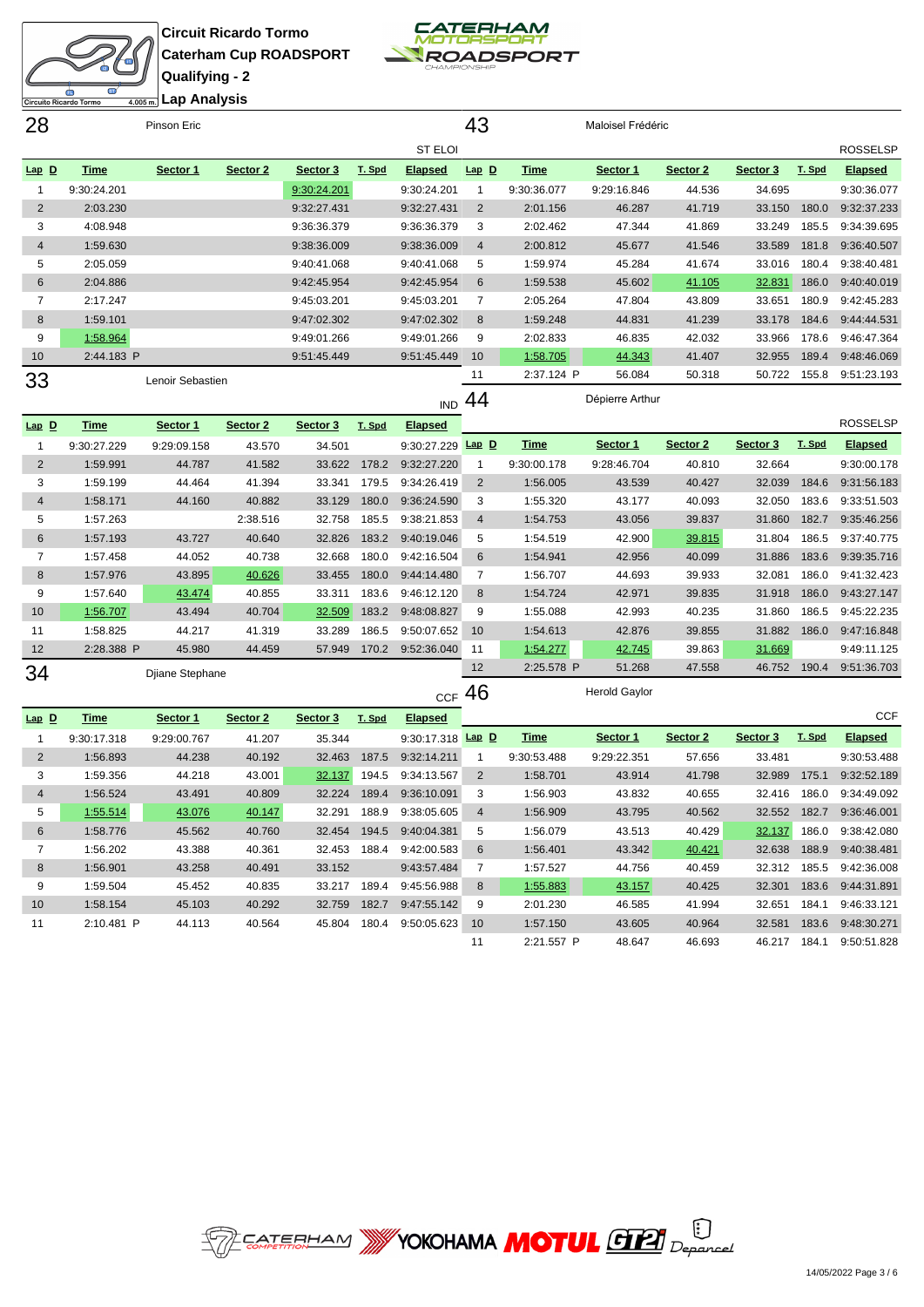



| 47             |             | Di Palma Christian  |          |          |        |                | 55             |             | Semaille Bertrand    |          |          |        |                |
|----------------|-------------|---------------------|----------|----------|--------|----------------|----------------|-------------|----------------------|----------|----------|--------|----------------|
|                |             |                     |          |          |        | <b>IND</b>     |                |             |                      |          |          |        | <b>PALM</b>    |
| $Lap$ $D$      | Time        | Sector 1            | Sector 2 | Sector 3 | T. Spd | <b>Elapsed</b> | $Lap$ $D$      | <b>Time</b> | Sector 1             | Sector 2 | Sector 3 | T. Spd | <b>Elapsed</b> |
|                | 9:30:37.969 | 9:29:24.288         | 41.394   | 32.287   |        | 9:30:37.969    |                | 9:31:18.814 | 9:30:05.139          | 40.748   | 32.927   |        | 9:31:18.814    |
| $\overline{2}$ | 1:55.903    | 43.771              | 39.844   | 32.288   | 186.0  | 9:32:33.872    | $\overline{2}$ | 1:58.338    | 45.841               | 40.344   | 32.153   | 186.0  | 9:33:17.152    |
| 3              | 1:54.566    | 43.184              | 39.836   | 31.546   | 187.9  | 9:34:28.438    | 3              | 1:55.555    | 43.340               | 40.365   | 31.850   | 187.9  | 9:35:12.707    |
| $\overline{4}$ | 1:55.791    | 43.774              | 39.643   | 32.374   | 186.5  | 9:36:24.229    | $\overline{4}$ | 1:55.054    | 43.583               | 39.827   | 31.644   | 176.9  | 9:37:07.761    |
| 5              | 1:53.610    | 42.384              | 39.436   | 31.790   | 188.4  | 9:38:17.839    | 5              | 1:55.632    | 43.727               | 39.920   | 31.985   | 180.9  | 9:39:03.393    |
| 6              | 1:52.944    | 42.330              | 39.233   | 31.381   | 189.9  | 9:40:10.783    | 6              | 1:55.780    | 44.231               | 40.007   | 31.542   | 186.0  | 9:40:59.173    |
| 7              | 1:56.432    | 44.230              | 40.083   | 32.119   | 189.4  | 9:42:07.215    | $\overline{7}$ | 1:54.685    | 42.941               | 39.979   | 31.765   | 187.9  | 9:42:53.858    |
| 8              | 1:55.686    | 43.276              | 40.440   | 31.970   | 188.9  | 9:44:02.901    | 8              | 1:54.931    | 43.250               | 39.750   | 31.931   |        | 9:44:48.789    |
| 9              | 1:55.775    | 43.740              | 40.219   | 31.816   | 192.5  | 9:45:58.676    | 9              | 1:56.805    | 42.882               | 39.866   | 34.057   | 172.2  | 9:46:45.594    |
| 10             | 1:56.842    | 44.540              | 40.685   | 31.617   | 196.7  | 9:47:55.518    | 10             | 1:54.805    | 42.971               | 39.924   | 31.910   | 187.0  | 9:48:40.399    |
| 11             | 2:08.123 P  | 42.289              | 39.762   | 46.072   | 196.1  | 9:50:03.641    | 11             | 2:15.031 P  | 47.746               | 42.328   | 44.957   | 172.2  | 9:50:55.430    |
| 52             |             | Pietri Jean-Fabrice |          |          |        |                | 57             |             | <b>Hudin Olivier</b> |          |          |        |                |

**CCF Lap D Time Sector 1 Sector 2 Sector 3 T. Spd Elapsed** 9:30:13.434 9:28:57.782 42.487 33.165 9:30:13.434 1:58.395 44.280 40.933 33.182 180.4 9:32:11.829 1:58.623 44.228 41.232 33.163 184.6 9:34:10.452 1:58.187 44.322 41.134 32.731 182.2 9:36:08.639 1:56.674 43.426 40.763 32.485 187.0 9:38:05.313 1:57.323 44.151 40.580 32.592 185.5 9:40:02.636 7 1:56.560 43.598 40.660 32.302 180.9 9:41:59.196 1:57.916 43.864 40.674 33.378 182.2 9:43:57.112 2:00.794 45.532 42.698 32.564 180.0 9:45:57.906 2:09.683 45.035 50.164 34.484 186.0 9:48:07.589 1:58.880 44.929 40.716 33.235 180.9 9:50:06.469 2:16.867 P 43.894 42.831 50.142 185.0 9:52:23.336 53 Buathier Sébastien IND **Lap D Time Sector 1 Sector 2 Sector 3 T. Spd Elapsed** 9:30:36.370 9:29:19.344 43.879 33.147 9:30:36.370 2:00.206 44.609 41.721 33.876 185.0 9:32:36.576 1:58.593 43.947 41.398 33.248 188.4 9:34:35.169 1:59.111 44.218 41.205 33.688 181.8 9:36:34.280 1:58.696 44.214 41.219 33.263 181.3 9:38:32.976 1:58.217 44.019 41.301 32.897 183.6 9:40:31.193 2:02.801 44.668 43.676 34.457 180.4 9:42:33.994 1:58.161 44.001 41.212 32.948 181.8 9:44:32.155 2:04.330 47.216 43.645 33.469 187.5 9:46:36.485 10 1:57.850 44.186 40.816 32.848 179.5 9:48:34.335 2:19.101 P 46.179 45.698 47.224 178.6 9:50:53.436 63 Perrinel Louis-Vincent ST ELOI

| Time<br><b>Elapsed</b><br>Sector 1<br>Sector 2<br>T. Spd<br>Sector 3<br>9:31:02.034<br>9:29:32.571<br>50.656<br>38.807<br>32.446<br>9:31:28.869<br>9:31:28.869<br>41.096<br>2<br>2:04.940<br>42.352<br>35.315<br>9:30:15.327<br>47.273<br>173.9<br>43.225<br>41.084<br>181.8<br>9:33:26.194<br>3<br>2:02.330<br>41.798<br>35.173<br>2<br>1:57.325<br>33.016<br>45.359<br>178.2<br>40.816<br>185.5<br>9:35:22.772<br>3<br>1:56.578<br>43.562<br>32.200<br>2:02.711<br>42.226<br>46.114<br>34.371<br>181.8<br>4<br>43.125<br>41.027<br>188.9<br>9:37:21.499<br>34.575<br>5<br>2:02.772<br>42.398<br>34.350<br>181.3<br>1:58.727<br>46.024<br>4<br>43.089<br>40.113<br>9:39:16.868<br>5<br>1:55.369<br>32.167<br>186.0<br>6<br>2:04.297<br>47.066<br>42.422<br>34.809<br>182.2<br>6<br>43.780<br>50.224<br>187.9<br>9:41:23.546<br>2:02.650<br>2:06.678<br>32.674<br>46.240<br>42.471<br>33.939<br>181.8<br>39.987<br>4:54.769<br>42.702<br>44.023<br>184.1<br>9:43:18.315<br>2:03.844<br>33.927<br>183.2<br>32.080<br>8<br>45.894<br>43.180<br>40.260<br>8<br>1:55.138<br>31.698<br>187.0<br>2:02.274<br>42.379<br>9:45:13.453<br>9<br>45.246<br>34.649<br>182.7<br>9<br>1:54.926<br>42.916<br>40.357<br>41.638<br>31.653<br>188.4<br>9:47:08.379<br>2:00.650<br>45.029<br>33.983<br>187.0<br>10<br>2:04.269 P<br>186.0<br>40.979<br>9:49:12.648<br>2:29.479 P<br>180.9<br>10<br>50.098<br>52.531<br>11 |         |        |        |  | ROSSELSP Lap D | Time | Sector 1 | Sector 2 | Sector 3 | T. Spd | <b>Elapsed</b> |
|-------------------------------------------------------------------------------------------------------------------------------------------------------------------------------------------------------------------------------------------------------------------------------------------------------------------------------------------------------------------------------------------------------------------------------------------------------------------------------------------------------------------------------------------------------------------------------------------------------------------------------------------------------------------------------------------------------------------------------------------------------------------------------------------------------------------------------------------------------------------------------------------------------------------------------------------------------------------------------------------------------------------------------------------------------------------------------------------------------------------------------------------------------------------------------------------------------------------------------------------------------------------------------------------------------------------------------------------------------------------------------------------------------|---------|--------|--------|--|----------------|------|----------|----------|----------|--------|----------------|
|                                                                                                                                                                                                                                                                                                                                                                                                                                                                                                                                                                                                                                                                                                                                                                                                                                                                                                                                                                                                                                                                                                                                                                                                                                                                                                                                                                                                       | $Lap$ D |        |        |  |                |      |          |          |          |        | 9:31:02.034    |
|                                                                                                                                                                                                                                                                                                                                                                                                                                                                                                                                                                                                                                                                                                                                                                                                                                                                                                                                                                                                                                                                                                                                                                                                                                                                                                                                                                                                       |         |        |        |  |                |      |          |          |          |        | 9:33:06.974    |
|                                                                                                                                                                                                                                                                                                                                                                                                                                                                                                                                                                                                                                                                                                                                                                                                                                                                                                                                                                                                                                                                                                                                                                                                                                                                                                                                                                                                       |         |        |        |  |                |      |          |          |          |        | 9:35:09.304    |
|                                                                                                                                                                                                                                                                                                                                                                                                                                                                                                                                                                                                                                                                                                                                                                                                                                                                                                                                                                                                                                                                                                                                                                                                                                                                                                                                                                                                       |         |        |        |  |                |      |          |          |          |        | 9:37:12.015    |
|                                                                                                                                                                                                                                                                                                                                                                                                                                                                                                                                                                                                                                                                                                                                                                                                                                                                                                                                                                                                                                                                                                                                                                                                                                                                                                                                                                                                       |         |        |        |  |                |      |          |          |          |        | 9:39:14.787    |
|                                                                                                                                                                                                                                                                                                                                                                                                                                                                                                                                                                                                                                                                                                                                                                                                                                                                                                                                                                                                                                                                                                                                                                                                                                                                                                                                                                                                       |         |        |        |  |                |      |          |          |          |        | 9:41:19.084    |
|                                                                                                                                                                                                                                                                                                                                                                                                                                                                                                                                                                                                                                                                                                                                                                                                                                                                                                                                                                                                                                                                                                                                                                                                                                                                                                                                                                                                       |         |        |        |  |                |      |          |          |          |        | 9:43:21.734    |
|                                                                                                                                                                                                                                                                                                                                                                                                                                                                                                                                                                                                                                                                                                                                                                                                                                                                                                                                                                                                                                                                                                                                                                                                                                                                                                                                                                                                       |         |        |        |  |                |      |          |          |          |        | 9:45:25.578    |
|                                                                                                                                                                                                                                                                                                                                                                                                                                                                                                                                                                                                                                                                                                                                                                                                                                                                                                                                                                                                                                                                                                                                                                                                                                                                                                                                                                                                       |         |        |        |  |                |      |          |          |          |        | 9:47:27.852    |
|                                                                                                                                                                                                                                                                                                                                                                                                                                                                                                                                                                                                                                                                                                                                                                                                                                                                                                                                                                                                                                                                                                                                                                                                                                                                                                                                                                                                       |         |        |        |  |                |      |          |          |          |        | 9:49:28.502    |
|                                                                                                                                                                                                                                                                                                                                                                                                                                                                                                                                                                                                                                                                                                                                                                                                                                                                                                                                                                                                                                                                                                                                                                                                                                                                                                                                                                                                       |         | 42.944 | 40.346 |  |                |      |          | 46.850   |          |        | 9:51:57.981    |

67 Biasse Jean-Claude

ST ELOI **Lap D Time Sector 1 Sector 2 Sector 3 T. Spd Elapsed** 9:30:43.157 9:29:19.066 47.830 36.261 9:30:43.157 2:14.254 50.239 47.076 36.939 168.6 9:32:57.411 2:13.492 49.552 45.737 38.203 172.2 9:35:10.903 2:12.415 49.981 45.473 36.961 171.4 9:37:23.318 2:06.730 47.555 43.284 35.891 171.8 9:39:30.048 2:18.523 52.356 48.731 37.436 165.1 9:41:48.571 2:14.437 49.443 45.594 39.400 176.0 9:44:03.008 2:13.259 50.187 44.942 38.130 176.0 9:46:16.267 2:09.457 47.541 44.728 37.188 174.7 9:48:25.724 2:24.117 P 52.456 46.587 45.074 165.5 9:50:49.841

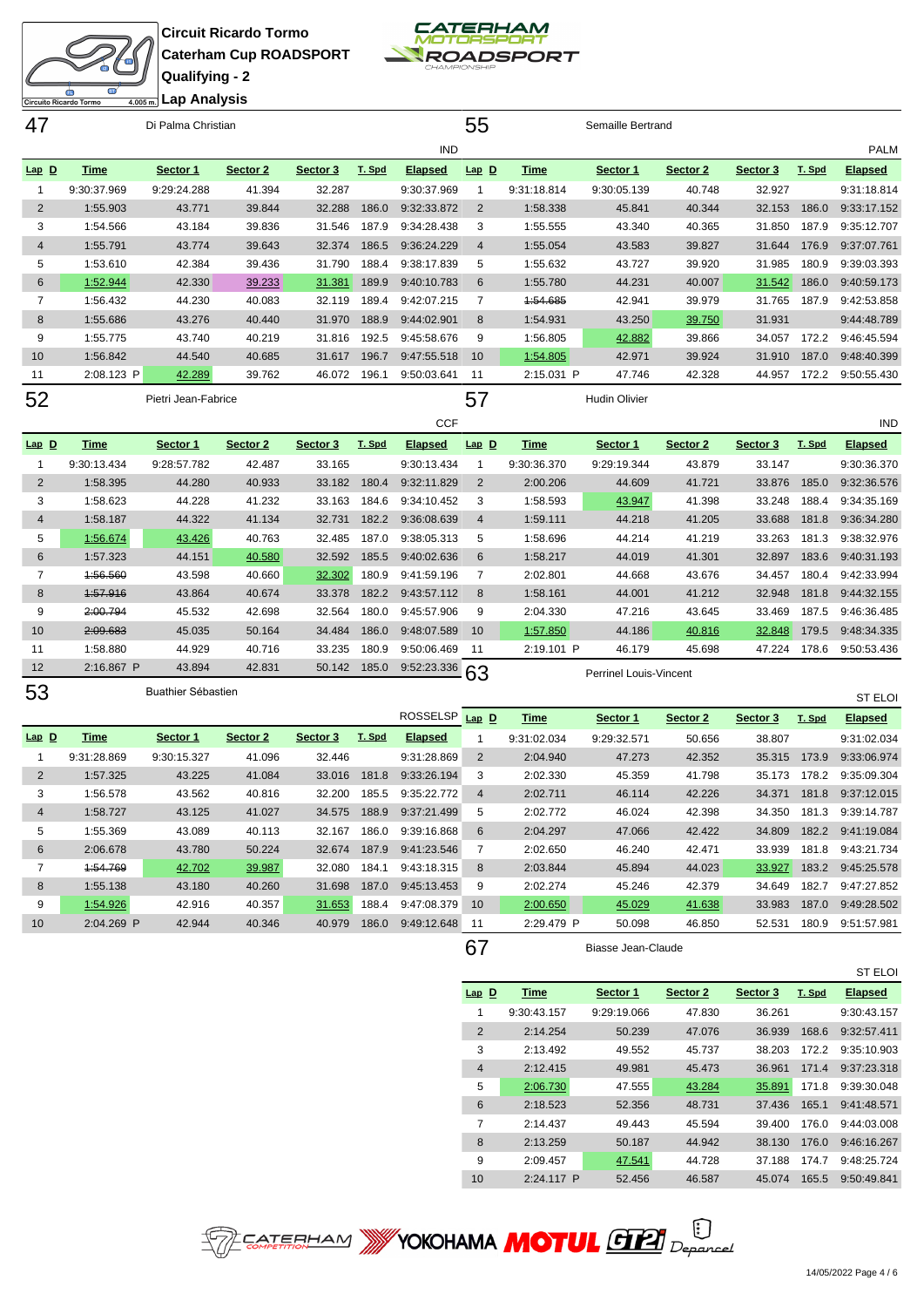Ò **Lap Analysis**iito Ricardo Tormo

**Circuit Ricardo Tormo Caterham Cup ROADSPORT Qualifying - 2**

 1:59.122 44.167 41.141 33.814 180.9 9:50:06.179 2:20.003 P 45.959 42.525 51.519 151.5 9:52:26.182

**CATERHAM**<br>MOTORSPORT ROADSPORT

| 69             |             | Leboucher Ugo |          |              |        |                                | 81             |             | Fleury François-Xavier        |          |          |              |                          |
|----------------|-------------|---------------|----------|--------------|--------|--------------------------------|----------------|-------------|-------------------------------|----------|----------|--------------|--------------------------|
|                |             |               |          |              |        | <b>ST ELOI</b>                 |                |             |                               |          |          |              | <b>ST ELOI</b>           |
| $Lap$ $D$      | <b>Time</b> | Sector 1      | Sector 2 | Sector 3     | T. Spd | <b>Elapsed</b>                 | $Lap$ $D$      | <b>Time</b> | Sector 1                      | Sector 2 | Sector 3 | T. Spd       | <b>Elapsed</b>           |
| $\overline{1}$ | 9:30:03.808 | 9:28:49.010   | 41.828   | 32.970       |        | 9:30:03.808                    | $\overline{1}$ | 9:30:07.524 | 9:28:52.100                   | 41.806   | 33.618   |              | 9:30:07.524              |
| $\overline{2}$ | 1:56.625    | 44.004        | 40.303   | 32.318       | 187.0  | 9:32:00.433                    | $\overline{2}$ | 1:57.104    | 44.097                        | 40.450   | 32.557   | 178.6        | 9:32:04.628              |
| 3              | 1:55.365    | 43.389        | 40.027   | 31.949       | 186.0  | 9:33:55.798                    | 3              | 1:55.995    | 43.657                        | 40.096   | 32.242   | 182.2        | 9:34:00.623              |
| 4              | 1:54.941    | 43.125        | 39.862   | 31.954       | 186.5  | 9:35:50.739                    | $\overline{4}$ | 1:56.627    | 43.822                        | 40.360   | 32.445   | 189.4        | 9:35:57.250              |
| 5              | 1:55.740    | 43.388        | 40.146   | 32.206       | 189.4  | 9:37:46.479                    | 5              | 1:55.905    | 43.298                        | 40.245   | 32.362   | 189.9        | 9:37:53.155              |
| 6              | 4:55.086    | 43.027        | 39.904   | 32.155       | 180.9  | 9:39:41.565                    | 6              | 1:56.203    | 43.549                        | 40.184   | 32.470   |              | 9:39:49.358              |
| 7              | 1:57.362    | 43.668        | 40.669   | 33.025       | 185.0  | 9:41:38.927                    | 7              | 1:56.167    | 43.568                        | 40.110   | 32.489   | 180.0        | 9:41:45.525              |
| 8              | 1:55.775    | 43.733        | 40.182   | 31.860       | 182.2  | 9:43:34.702                    | 8              | 1:57.157    | 43.868                        | 40.544   | 32.745   | 180.4        | 9:43:42.682              |
| 9              | 1:55.519    | 43.484        | 39.985   | 32.050       | 187.0  | 9:45:30.221                    | 9              | 1:56.766    | 43.425                        | 40.483   | 32.858   | 182.2        | 9:45:39.448              |
| 10             | 1:54.631    | 42.696        | 39.975   | 31.960       | 189.4  | 9:47:24.852                    | 10             | 1:56.368    | 43.526                        | 40.062   | 32.780   | 182.7        | 9:47:35.816              |
| 11             | 1:54.925    | 42.965        | 40.075   | 31.885       | 180.4  | 9:49:19.777                    | 11             | 1:56.542    | 43.566                        | 40.419   | 32.557   | 180.9        | 9:49:32.358              |
| 12             | 2:31.540 P  | 52.105        | 49.659   | 49.776       | 144.0  | 9:51:51.317                    | 12             | 2:29.485 P  | 54.052                        | 46.924   | 48.509   | 169.0        | 9:52:01.843              |
| 72             |             | Chazal Yoan   |          |              |        |                                | 86             |             | Croizon Jeremy                |          |          |              |                          |
|                |             |               |          |              |        | <b>ST ELOI</b>                 |                |             |                               |          |          |              | IND                      |
| Lap D          | <b>Time</b> | Sector 1      | Sector 2 | Sector 3     | T. Spd | <b>Elapsed</b>                 | $Lap$ $D$      | <b>Time</b> | Sector 1                      | Sector 2 | Sector 3 | T. Spd       | <b>Elapsed</b>           |
| $\mathbf{1}$   | 9:30:03.553 | 9:28:48.696   | 41.398   | 33.459       |        | 9:30:03.553                    | $\overline{1}$ | 9:31:04.133 | 9:29:35.422                   | 49.174   | 39.537   |              | 9:31:04.133              |
| $\overline{2}$ | 1:56.150    | 43.565        | 40.230   | 32.355       | 184.1  | 9:31:59.703                    | $\overline{2}$ | 2:03.076    | 45.944                        | 42.155   | 34.977   | 177.7        | 9:33:07.209              |
| 3              | 1:55.374    | 43.351        | 39.871   | 32.152       | 183.6  | 9:33:55.077                    | 3              | 2:00.305    | 44.425                        | 41.475   | 34.405   | 184.1        | 9:35:07.514              |
| $\overline{4}$ | 1:55.366    | 43.085        | 40.063   | 32.218       | 184.6  | 9:35:50.443                    | 4              | 1:58.358    | 44.472                        | 40.839   | 33.047   | 177.3        | 9:37:05.872              |
| 5              | 1:56.526    | 44.201        | 40.120   | 32.205       | 185.0  | 9:37:46.969                    | 5              | 2:00.208    | 44.663                        | 42.852   | 32.693   | 176.9        | 9:39:06.080              |
| 6              | 1:54.668    | 43.069        | 39.787   | 31.812       | 192.5  | 9:39:41.637                    | 6              | 1:56.777    | 43.860                        | 40.142   | 32.775   | 181.8        | 9:41:02.857              |
| 7              | 1:58.654    | 45.273        | 40.474   | 32.907       | 185.0  | 9:41:40.291                    | 7              | 1:57.140    | 43.829                        | 40.375   | 32.936   | 180.9        | 9:42:59.997              |
| 8              | 1:55.568    | 42.945        | 40.156   | 32.467       | 189.9  | 9:43:35.859                    | 8              | 2:12.200    | 50.118                        | 46.687   | 35.395   | 160.0        | 9:45:12.197              |
| 9              | 1:54.754    | 42.909        | 39.869   | 31.976       | 186.5  | 9:45:30.613                    | 9              | 1:58.430    | 45.361                        | 40.625   | 32.444   | 179.5        | 9:47:10.627              |
| 10             | 1:56.073    | 43.571        | 40.263   | 32.239       | 192.5  | 9:47:26.686                    | 10             | 1:58.008    | 44.060                        | 40.856   | 33.092   | 180.4        | 9:49:08.635              |
| 11             | 1:54.783    | 43.006        | 39.791   | 31.986       | 194.0  | 9:49:21.469                    | 11             | 2:31.813 P  | 54.475                        | 48.455   | 48.883   | 175.6        | 9:51:40.448              |
| 12             | 2:31.856 P  | 50.732        | 49.652   | 51.472       | 161.7  | 9:51:53.325                    | 88             |             | <b>Gauthier Pierre-Gilles</b> |          |          |              |                          |
| 80             |             | Caspar Arnaud |          |              |        |                                |                |             |                               |          |          |              | <b>ST ELOI</b>           |
|                |             |               |          |              |        | ST ELOI                        | $Lap$ D        | <b>Time</b> | Sector 1                      | Sector 2 | Sector 3 | T. Spd       | <b>Elapsed</b>           |
| $Lap$ $D$      | <b>Time</b> | Sector 1      | Sector 2 | Sector 3     | T. Spd | <b>Elapsed</b>                 | $\mathbf{1}$   | 9:30:28.690 | 9:29:08.767                   | 45.268   | 34.655   |              | 9:30:28.690              |
| $\mathbf{1}$   | 9:30:14.659 | 9:28:58.186   | 42.706   | 33.767       |        | 9:30:14.659                    | 2              | 1:59.256    | 44.435                        | 41.128   | 33.693   | 178.6        | 9:32:27.946              |
| $\overline{2}$ | 1:59.114    | 44.605        | 41.203   | 33.306       | 182.2  | 9:32:13.773                    | 3              | 1:59.933    | 45.179                        | 41.740   | 33.014   | 182.2        | 9:34:27.879              |
| 3              | 1:58.757    | 44.341        | 41.224   |              |        | 33.192 183.2 9:34:12.530       | $\overline{4}$ | 1:57.585    | 43.726                        | 41.223   |          |              | 32.636 182.7 9:36:25.464 |
| $\overline{4}$ | 1:58.720    | 44.085        | 41.892   |              |        | 32.743 183.6 9:36:11.250       | 5              | 1:57.260    | 44.155                        | 40.741   |          |              | 32.364 183.6 9:38:22.724 |
| 5              | 1:58.773    | 44.098        | 41.244   | 33.431 184.6 |        | 9:38:10.023                    | 6              | 1:57.654    | 44.450                        | 40.796   |          |              | 32.408 173.4 9:40:20.378 |
| 6              | 2:00.158    | 45.822        | 40.870   |              |        | 33.466 180.0 9:40:10.181       | $\overline{7}$ | 1:59.779    | 46.115                        | 40.767   |          |              | 32.897 156.5 9:42:20.157 |
| $\overline{7}$ | 1:58.660    | 44.679        | 41.285   |              |        | 32.696 183.6 9:42:08.841       | 8              | 1:57.063    | 43.626                        | 40.922   |          |              | 32.515 180.4 9:44:17.220 |
| 8              | 1:57.709    | 44.735        | 40.755   |              |        | 32.219 184.1 9:44:06.550       | 9              | 1:57.840    | 44.015                        | 40.762   |          | 33.063 183.6 | 9:46:15.060              |
| 9              | 1:58.302    | 44.418        | 40.727   | 33.157 186.5 |        | 9:46:04.852                    | 10             | 1:56.573    | 43.738                        | 40.693   |          | 32.142 180.9 | 9:48:11.633              |
| 10             | 2:02.205    | 44.040        | 41.076   |              |        | 37.089  182.7  9:48:07.057  11 |                | 1:56.822    | 43.544                        | 40.836   |          |              | 32.442 182.7 9:50:08.455 |



2:29.047 P 46.114 46.035 56.898 154.8 9:52:37.502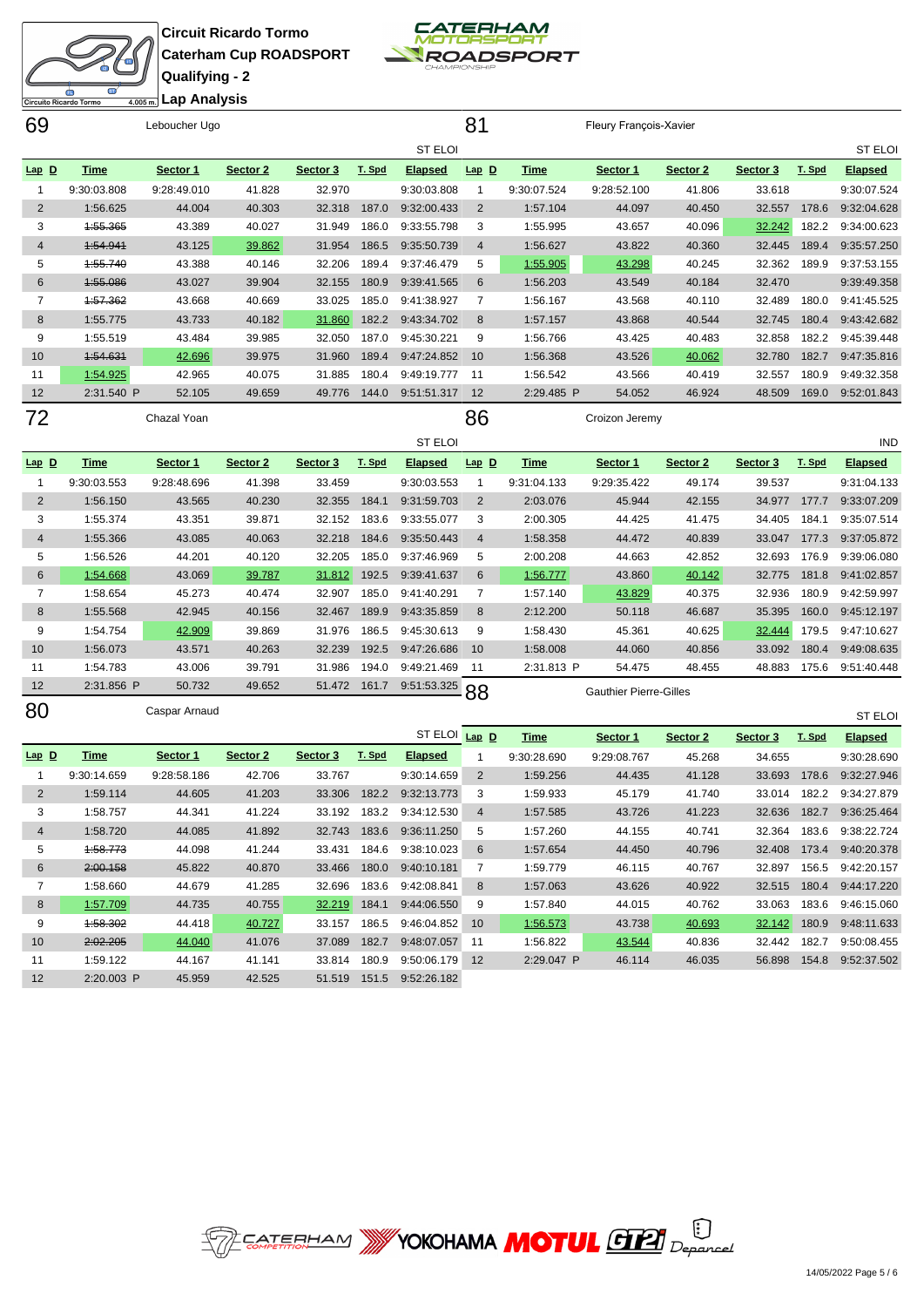



91 Marette Brice

|                |             |             |          |          |        | <b>CCF</b>     |
|----------------|-------------|-------------|----------|----------|--------|----------------|
| $Lap$ D        | Time        | Sector 1    | Sector 2 | Sector 3 | T. Spd | <b>Elapsed</b> |
| 1              | 9:30:29.472 | 9:29:10.341 | 44.712   | 34.419   |        | 9:30:29.472    |
| $\overline{2}$ | 1:59.546    | 44.676      | 41.618   | 33.252   | 188.9  | 9:32:29.018    |
| 3              | 1:59.354    | 44.600      | 41.786   | 32.968   | 190.9  | 9:34:28.372    |
| $\overline{4}$ | 1:57.983    | 44.987      | 40.814   | 32.182   | 175.1  | 9:36:26.355    |
| 5              | 1:56.720    | 43.871      | 40.471   | 32.378   | 196.1  | 9:38:23.075    |
| 6              | 1:56.393    | 43.549      | 40.510   | 32.334   | 189.9  | 9:40:19.468    |
| 7              | 1:58.725    | 44.469      | 41.623   | 32.633   | 192.5  | 9:42:18.193    |
| 8              | 1:55.473    | 43.119      | 40.211   | 32.143   | 189.9  | 9:44:13.666    |
| 9              | 1:57.445    | 43.405      | 41.384   | 32.656   | 189.4  | 9:46:11.111    |
| 10             | 1:56.955    | 43.779      | 41.056   | 32.120   | 188.4  | 9:48:08.066    |
| 11             | 1:58.138    | 43.798      | 40.947   | 33.393   | 189.4  | 9:50:06.204    |
| 12             | 2:18.558 P  | 43.562      | 42.272   | 52.724   | 182.7  | 9:52:24.762    |

281 Aggoun Arnaud

|                |             |             |          |          |        | <b>CCF</b>     |
|----------------|-------------|-------------|----------|----------|--------|----------------|
| $Lap$ D        | Time        | Sector 1    | Sector 2 | Sector 3 | T. Spd | <b>Elapsed</b> |
| 1              | 9:30:50.980 | 9:29:26.070 | 50.167   | 34.743   |        | 9:30:50.980    |
| $\overline{2}$ | 2:04.004    | 45.598      | 44.189   | 34.217   | 180.0  | 9:32:54.984    |
| 3              | 1:59.735    | 45.383      | 40.863   | 33.489   | 182.7  | 9:34:54.719    |
| $\overline{4}$ | 1:58.417    | 44.350      | 40.786   | 33.281   | 183.2  | 9:36:53.136    |
| 5              | 1:59.507    | 44.426      | 41.016   | 34.065   | 181.8  | 9:38:52.643    |
| 6              | 2:02.933    | 47.291      | 41.759   | 33.883   | 180.4  | 9:40:55.576    |
| 7              | 2:00.436    | 45.695      | 42.064   | 32.677   | 181.8  | 9:42:56.012    |
| 8              | 1:56.694    | 44.042      | 40.087   | 32.565   | 188.4  | 9:44:52.706    |
| 9              | 1:56.834    | 43.934      | 40.183   | 32.717   | 183.6  | 9:46:49.540    |
| 10             | 1:56.789    | 43.754      | 40.628   | 32.407   | 185.0  | 9:48:46.329    |
| 11             | 2:32.107 P  | 52.887      | 49.353   | 49.867   | 172.2  | 9:51:18.436    |

599 Domange Frédéric

|                |             |             |          |          |        | <b>ST ELOI</b> |
|----------------|-------------|-------------|----------|----------|--------|----------------|
| $Lap$ D        | <b>Time</b> | Sector 1    | Sector 2 | Sector 3 | T. Spd | <b>Elapsed</b> |
| 1              | 9:30:06.069 | 9:28:51.051 | 41.643   | 33.375   |        | 9:30:06.069    |
| $\overline{2}$ | 1:57.370    | 44.014      | 40.816   | 32.540   | 189.4  | 9:32:03.439    |
| 3              | 1:56.747    | 43.682      | 40.660   | 32.405   | 189.9  | 9:34:00.186    |
| $\overline{4}$ | 1:56.837    | 43.792      | 40.595   | 32.450   | 188.9  | 9:35:57.023    |
| 5              | 1:56.838    | 43.934      | 40.364   | 32.540   | 189.4  | 9:37:53.861    |
| 6              | 1:56.594    | 43.189      | 40.576   | 32.829   | 192.5  | 9:39:50.455    |
| 7              | 1:56.159    | 43.434      | 40.352   | 32.373   | 189.4  | 9:41:46.614    |
| 8              | 1:56.964    | 43.294      | 41.160   | 32.510   |        | 9:43:43.578    |
| 9              | 1:56.419    | 43.433      | 40.490   | 32.496   | 190.4  | 9:45:39.997    |
| 10             | 1:58.589    | 43.805      | 41.662   | 33.122   | 189.4  | 9:47:38.586    |
| 11             | 1:56.455    | 43.380      | 40.602   | 32.473   | 185.5  | 9:49:35.041    |
| 12             | 2:24.487 P  | 52.318      | 44.665   | 47.504   | 185.5  | 9:51:59.528    |

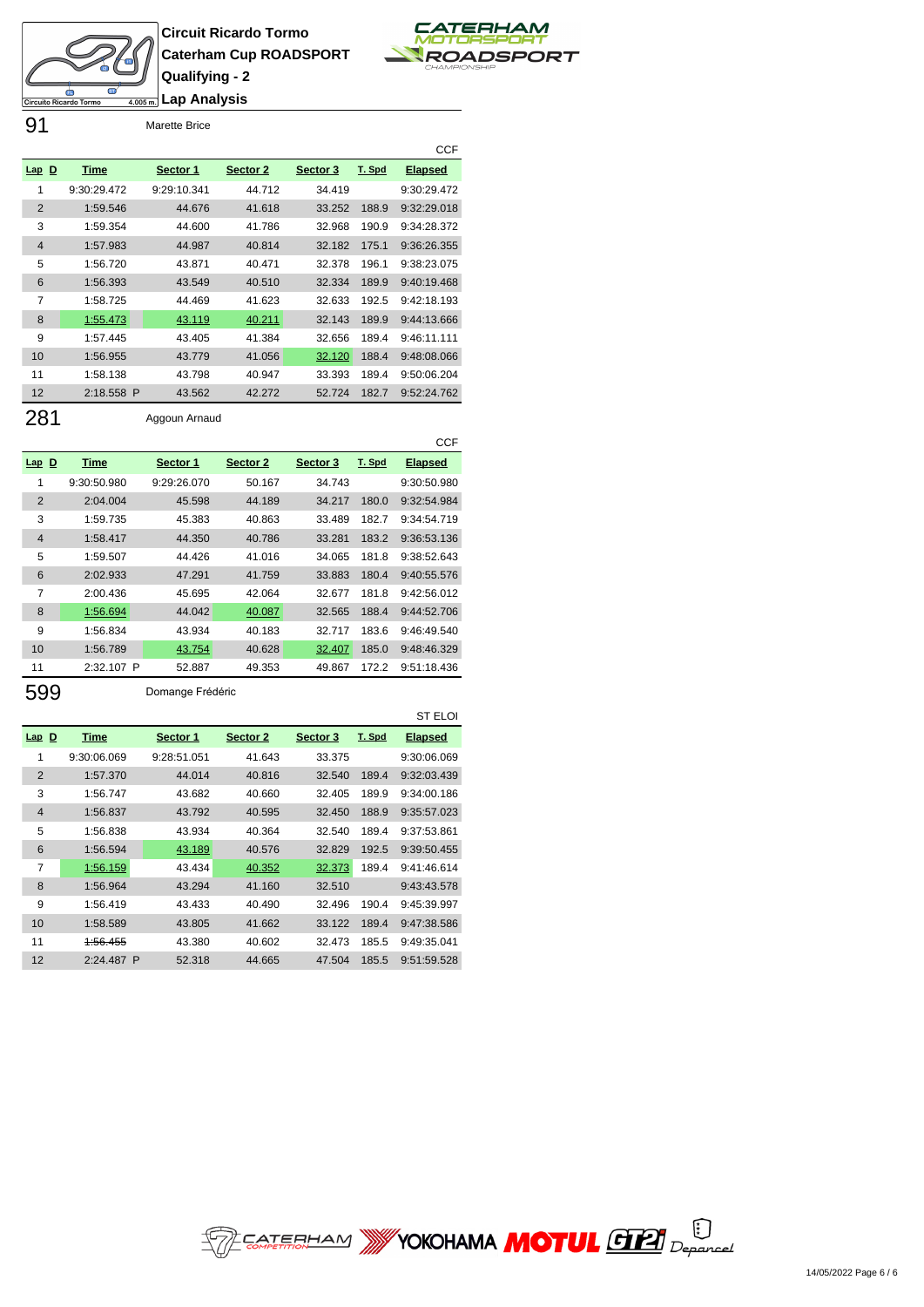

**Circuit Ricardo Tormo Caterham Cup ROADSPORT Qualifying - 2 Best Sectors Results**



|                 |                   | Sector - 1                    |         |                | Sector - 2                    |         |                | Sector - 3                    |         |                |                | <b>Ideal Lap vs Best Lap</b>  |                   |                      |                |
|-----------------|-------------------|-------------------------------|---------|----------------|-------------------------------|---------|----------------|-------------------------------|---------|----------------|----------------|-------------------------------|-------------------|----------------------|----------------|
|                 |                   | Clas Nº Driver                |         |                | Time Nº Driver                | Time    |                | Nº Driver                     | Time    | <b>Clas</b>    | $N^{\circ}$    | <b>Driver</b>                 | <b>Ideal Lap</b>  | <b>Best Lap Clas</b> |                |
| 1               | 1                 | Mota Mickael                  | 42.182  | 47             | Di Palma Christian            | 39.233  | $\mathbf 1$    | Mota Mickael                  | 30.955  | 1              | 1              | Mota Mickael                  | 1:52.450 1:52.543 |                      | -1             |
| $\overline{2}$  | 47                | Di Palma Christian            | 42.289  | $\mathbf{1}$   | <b>Mota Mickael</b>           | 39.313  | 47             | Di Palma Christian            | 31.381  | $\overline{2}$ | 47             | Di Palma Christian            | 1:52.903 1:52.944 |                      | $\overline{2}$ |
| 3               | 22                | Palanque Dominique            | 42.410  | 22             | Palanque Dominique            | 39.693  | 55             | Semaille Bertrand             | 31.542  | 3              | 22             | Palanque Dominique            | 1:53.823 1:54.333 |                      | 4              |
| $\overline{4}$  | 69                | Leboucher Ugo                 | 42.696  | $12 \,$        | <b>Dallois Guillaume</b>      | 39.693  | 12             | <b>Dallois Guillaume</b>      | 31.639  | 4              | 55             | Semaille Bertrand             | 1:54.174 1:54.805 |                      | -9             |
| 5               | 53                | Buathier Sébastien            | 42.702  | 3              | <b>Farines Benoit</b>         | 39.721  | 53             | Buathier Sébastien            | 31.653  | 5              | 44             | Dépierre Arthur               | 1:54.229 1:54.277 |                      | 3              |
| 6               | 8                 | <b>Bodard Xavier</b>          | 42.743  | 55             | Semaille Bertrand             | 39.750  | 23             | <b>Girardot Christophe</b>    | 31.654  | 6              | 12             | <b>Dallois Guillaume</b>      | 1:54.297 1:55.394 |                      | 14             |
| $\overline{7}$  | 44                | Dépierre Arthur               | 42.745  | 72             | Chazal Yoan                   | 39.787  | 44             | Dépierre Arthur               | 31.669  | 7              | 3              | <b>Farines Benoit</b>         | 1:54.311 1:54.503 |                      | 5              |
| 8               | $\overline{7}$    | Veyrat Guillaume              | 42.756  | 44             | Dépierre Arthur               | 39.815  | 3              | <b>Farines Benoit</b>         | 31.718  | 8              | 53             | <b>Buathier Sébastien</b>     | 1:54.342 1:54.926 |                      | 11             |
| 9               | 23                | Girardot Christophe           | 42.780  | 69             | Leboucher Ugo                 | 39.862  | 22             | Palanque Dominique            | 31.720  | 9              | 69             | Leboucher Ugo                 | 1:54.418 1:54.925 |                      | 10             |
| 10 <sup>°</sup> | 3                 | <b>Farines Benoit</b>         | 42.872  | $\overline{7}$ | Veyrat Guillaume              | 39.956  | $\overline{7}$ | Veyrat Guillaume              | 31.728  | 10             | $\overline{7}$ | Veyrat Guillaume              | 1:54.440 1:54.764 |                      | $\overline{7}$ |
| 11              | 55                | Semaille Bertrand             | 42.882  | 53             | Buathier Sébastien            | 39.987  | 72             | Chazal Yoan                   | 31.812  | 11             | 23             | Girardot Christophe           | 1:54.503 1:54.767 |                      | 8              |
| 12 <sup>2</sup> | 72                | <b>Chazal Yoan</b>            | 42.909  | 25             | <b>Monjalet Thomas</b>        | 40.030  | 69             | Leboucher Ugo                 | 31.860  | 12             | 72             | <b>Chazal Yoan</b>            | 1:54.508 1:54.668 |                      | 6              |
| 13              | 25                | Monjalet Thomas               | 42.945  | 81             | Fleury François-Xavier        | 40.062  | 25             | Monjalet Thomas               | 31.904  | 13             | 8              | <b>Bodard Xavier</b>          | 1:54.767 1:55.290 |                      | 13             |
| 14              | $12 \overline{ }$ | Dallois Guillaume             | 42.965  | 23             | <b>Girardot Christophe</b>    | 40.069  | 8              | <b>Bodard Xavier</b>          | 31.905  | 14             | 25             | <b>Monjalet Thomas</b>        | 1:54.879 1:55.008 |                      | 12             |
| 15              | 34                | Djiane Stephane               | 43.076  | 19             | Auchere Herve                 | 40.078  | 91             | Marette Brice                 | 32.120  | 15             | 34             | Djiane Stephane               | 1:55.360 1:55.514 |                      | 16             |
| 16              | 91                | <b>Marette Brice</b>          |         |                | 43.119 281 Aggoun Arnaud      | 40.087  | 34             | Djiane Stephane               | 32.137  | 16             | 91             | <b>Marette Brice</b>          | 1:55.450 1:55.473 |                      | -15            |
| 17              | 19                | Auchere Herve                 | 43.133  | 8              | <b>Bodard Xavier</b>          | 40.119  | 46             | <b>Herold Gaylor</b>          | 32.137  | 17             | 19             | Auchere Herve                 | 1:55.498 1:56.200 |                      | -20            |
| 18              | 46                | <b>Herold Gaylor</b>          | 43.157  | 86             | Croizon Jeremy                | 40.142  | 88             | <b>Gauthier Pierre-Gilles</b> | 32.142  | 18             | 81             | Fleury François-Xavier        | 1:55.602 1:55.905 |                      | - 18           |
| 19              | 59                | Domange Frédéric              | 43.189  | 34             | Djiane Stephane               | 40.147  | 80             | Caspar Arnaud                 | 32.219  | 19             | 46             | <b>Herold Gaylor</b>          | 1:55.715 1:55.883 |                      | 17             |
| 20              | 81                | Fleury François-Xavier        | 43.298  | 91             | <b>Marette Brice</b>          | 40.211  | 81             | Fleury François-Xavier        | 32.242  | 20             | 599            | Domange Frédéric              | 1:55.914          | 1:56.159             | 19             |
| 21              | 52                | Pietri Jean-Fabrice           | 43.426  |                | 599 Domange Frédéric          | 40.352  | 19             | Auchere Herve                 | 32.287  | 21             | 281            | Aggoun Arnaud                 |                   | 1:56.248 1:56.694    | -23            |
| 22              | 33                | Lenoir Sebastien              | 43.474  | 46             | <b>Herold Gaylor</b>          | 40.421  | 52             | Pietri Jean-Fabrice           | 32.302  | 22             | 52             | Pietri Jean-Fabrice           |                   | 1:56.308 1:56.674    | 22             |
| 23              | 88                | <b>Gauthier Pierre-Gilles</b> | 43.544  | 52             | Pietri Jean-Fabrice           | 40.580  |                | 599 Domange Frédéric          | 32.373  | 23             | 88             | <b>Gauthier Pierre-Gilles</b> |                   | 1:56.379 1:56.573    | -21            |
| 24              | 28                | Aggoun Arnaud                 | 43.754  | 33             | Lenoir Sebastien              | 40.626  | 281            | Aggoun Arnaud                 | 32.407  | 24             | 86             | Croizon Jeremy                |                   | 1:56.415 1:56.777    | - 25           |
| 25              | 86                | Croizon Jeremy                | 43.829  | 88             | <b>Gauthier Pierre-Gilles</b> | 40.693  | 86             | Croizon Jeremy                | 32.444  | 25             | 33             | Lenoir Sebastien              |                   | 1:56.609 1:56.707    | -24            |
| 26              | 57                | <b>Hudin Olivier</b>          | 43.947  | 80             | <b>Caspar Arnaud</b>          | 40.727  | 33             | Lenoir Sebastien              | 32.509  | 26             | 80             | <b>Caspar Arnaud</b>          | 1:56.986 1:57.709 |                      | - 27           |
| 27              | 80                | Caspar Arnaud                 | 44.040  | 57             | <b>Hudin Olivier</b>          | 40.816  | 43             | Maloisel Frédéric             | 32.831  | 27             | 57             | <b>Hudin Olivier</b>          | 1:57.611          | 1:57.850             | -28            |
| 28              | 43                | Maloisel Frédéric             | 44.343  | 43             | Maloisel Frédéric             | 41.105  | 57             | <b>Hudin Olivier</b>          | 32.848  | 28             | 43             | Maloisel Frédéric             | 1:58.279          | 1:58.705             | - 29           |
| 29              | 4                 | <b>Buathier Evelyne</b>       | 44.470  | 63             | Perrinel Louis-Vincent        | 41.638  | 16             | <b>Brun Stephane</b>          | 33.505  | 29             | 4              | <b>Buathier Evelyne</b>       | 2:00.099          | 2:01.124             | 33             |
| 30              | 63                | Perrinel Louis-Vincent        | 45.029  | 16             | <b>Brun Stephane</b>          | 41.685  | 63             | Perrinel Louis-Vincent        | 33.927  | 30             | 16             | <b>Brun Stephane</b>          | 2:00.505          | 2:00.977             | 32             |
| 31              | 16                | <b>Brun Stephane</b>          | 45.315  | 4              | <b>Buathier Evelyne</b>       | 41.695  | 4              | <b>Buathier Evelyne</b>       | 33.934  | 31             | 63             | Perrinel Louis-Vincent        | 2:00.594          | 2:00.650             | -31            |
| 32              | 67                | Biasse Jean-Claude            | 47.541  | 67             | Biasse Jean-Claude            | 43.284  | 26             | Laganier Stephan              | 35.626  | 32             | 67             | Biasse Jean-Claude            | 2:06.716          | 2:06.730             | 34             |
| 33              | 26                | Laganier Stephan              | 47.600  | 26             | Laganier Stephan              | 44.175  | 67             | Biasse Jean-Claude            | 35.891  | 33             | 26             | Laganier Stephan              | 2:07.401          | 2:07.401             | 35             |
| 34              | 14                | Paris Jean-Laurent            | Transpo | 14             | Paris Jean-Laurent            | Transpo | 14             | Paris Jean-Laurent            | Transpo | 34             | 14             | Paris Jean-Laurent            |                   | Transpo 1:57.052     | - 26           |
| 35              |                   | 28 Pinson Eric                | Transpo | 28             | Pinson Eric                   | Transpo | 28             | Pinson Eric                   | Transpo | 35             | 28             | Pinson Eric                   | Transpo 1:58.964  |                      | 30             |

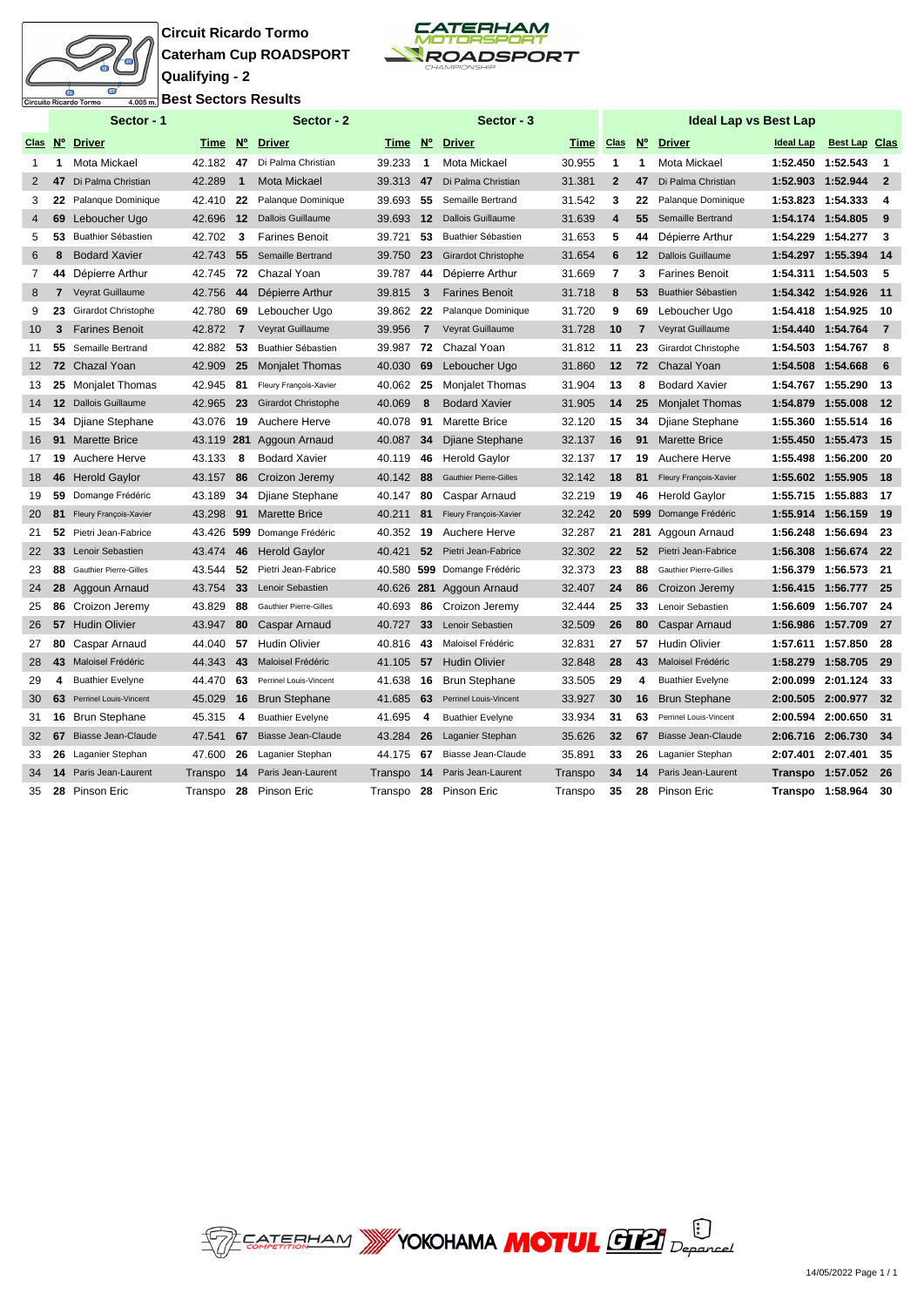

**Circuit Ricardo Tormo Caterham Cup ROADSPORT Qualifying - 2 Best 5 Lap Times**



|                 |                 |                               |            |                 |                 |                 |                           | Best 1   |                | Best 2   |                | Best 3   |                | Best 4   |                | Best 5     |                |
|-----------------|-----------------|-------------------------------|------------|-----------------|-----------------|-----------------|---------------------------|----------|----------------|----------|----------------|----------|----------------|----------|----------------|------------|----------------|
| CI <sub>s</sub> | $N^{\circ}$     | <b>Driver</b>                 | <b>Nat</b> |                 | Team            | <b>Nat</b>      | <b>Vehicle</b><br>Cat Cls | Time     | Lap            | Time     | Lap            | Time     | Lap            | Time     | Lap            | Time       | <b>Lap</b>     |
| 1               | $\mathbf{1}$    | Mota Mickael                  |            | F <sub>RA</sub> | <b>PALM</b>     | ě               |                           | 1:52.543 | 10             | 1:52.760 | 6              | 1:52.968 | 9              | 1:53.063 | 3              | 1:54.117   | $\overline{2}$ |
| $\overline{2}$  | 47              | Di Palma Christian            |            | res.            | <b>IND</b>      | ŖÃ.             |                           | 1:52.944 | 6              | 1:53.610 | 5              | 1:54.566 | 3              | 1:55.686 | 8              | 1:55.775   | 9              |
| 3               | 44              | Dépierre Arthur               |            | īRA.            | <b>ROSSELSP</b> | FRA             |                           | 1:54.277 | 11             | 1:54.519 | 5              | 1:54.613 | 10             | 1:54.724 | 8              | 1:54.753   | $\overline{4}$ |
| $\overline{4}$  | 22              | Palanque Dominique            |            | FRA             | <b>IND</b>      | FRA             |                           | 1:54.333 | 9              | 1:54.593 | 6              | 1:54.854 | 5              | 1:54.973 | $\overline{7}$ | 1:54.995   | $\overline{4}$ |
| 5               | 3               | <b>Farines Benoit</b>         |            | īRA.            | <b>PALM</b>     | RA.             |                           | 1:54.503 | 9              | 1:54.643 | 7              | 1:55.174 | 6              | 1:55.354 | 5              | 1:55.463   | 8              |
| 6               |                 | 72 Chazal Yoan                |            | res.            | <b>ST ELOI</b>  | ŖÃ.             |                           | 1:54.668 | 6              | 1:54.754 | 9              | 1:54.783 | 11             | 1:55.366 | $\overline{4}$ | 1:55.374   | 3              |
| $\overline{7}$  | $\overline{7}$  | Veyrat Guillaume              |            | īRA.            | <b>CCF</b>      | RA.             |                           | 1:54.764 | 8              | 1:55.568 | 6              | 1:55.615 | 5              | 1:55.844 | 9              | 1:56.080   | $\overline{4}$ |
| 8               | 23              | <b>Girardot Christophe</b>    |            | FRA             | <b>CCF</b>      | FRA             |                           | 1:54.767 | 11             | 1:55.095 | $\overline{4}$ | 1:55.141 | 5              | 1:55.151 | 6              | 1:55.658   | 9              |
| 9               | 55              | Semaille Bertrand             |            | 系               | <b>PALM</b>     | 歪               |                           | 1:54.805 | 10             | 1:54.931 | 8              | 1:55.054 | 4              | 1:55.555 | 3              | 1:55.632   | 5              |
| 10              | 69              | Leboucher Ugo                 |            | FØ.             | <b>ST ELOI</b>  | 乏               |                           | 1:54.925 | 11             | 1:55.519 | 9              | 1:55.775 | 8              | 1:56.625 | $\overline{2}$ | 2:31.540   | 12             |
| 11              | 53              | Buathier Sébastien            |            | FRA             | <b>ROSSELSP</b> | RA <sub>1</sub> |                           | 1:54.926 | 9              | 1:55.138 | 8              | 1:55.369 | 5              | 1:56.578 | 3              | 1:57.325   | $\overline{2}$ |
| 12              | 25              | <b>Monjalet Thomas</b>        |            | FRA             | <b>IND</b>      | RA              |                           | 1:55.008 | 11             | 1:55.416 | 10             | 1:55.461 | 6              | 1:55.676 | $\overline{7}$ | 1:56.025   | 5              |
| 13              | 8               | <b>Bodard Xavier</b>          |            | īRA.            | <b>ST ELOI</b>  | RA.             |                           | 1:55.290 | 8              | 1:55.303 | 9              | 1:55.315 | 5              | 1:55.386 | 6              | 1:55.414   | - 11           |
| 14              | 12 <sup>2</sup> | <b>Dallois Guillaume</b>      |            | i.              | <b>IND</b>      | 乏               |                           | 1:55.394 | 11             | 1:56.843 | 3              | 1:57.066 | $\overline{4}$ | 1:57.417 | 10             | 1:58.231   | $\overline{7}$ |
| 15              | 91              | <b>Marette Brice</b>          |            | īRA.            | <b>CCF</b>      | RA.             |                           | 1:55.473 | 8              | 1:56.393 | 6              | 1:56.720 | 5              | 1:56.955 | 10             | 1:57.445   | 9              |
| 16              | 34              | Djiane Stephane               |            | FRA             | <b>CCF</b>      | FRA             |                           | 1:55.514 | 5              | 1:56.202 | 7              | 1:56.524 | $\overline{4}$ | 1:56.893 | $\overline{2}$ | 1:56.901   | 8              |
| 17              | 46              | <b>Herold Gaylor</b>          |            | īRA.            | <b>CCF</b>      | RA <sub>1</sub> |                           | 1:55.883 | 8              | 1:56.079 | 5              | 1:56.401 | 6              | 1:56.903 | 3              | 1:56.909   | $\overline{4}$ |
| 18              | 81              | Fleury François-Xavier        |            | Ř               | <b>ST ELOI</b>  |                 |                           | 1:55.905 | 5              | 1:55.995 | 3              | 1:56.167 |                | 1:56.203 | 6              | 1:56.368   | 10             |
| 19              |                 | 599 Domange Frédéric          |            | iPA.            | <b>ST ELOI</b>  | ß.              |                           | 1:56.159 | 7              | 1:56.419 | 9              | 1:56.594 | 6              | 1:56.747 | 3              | 1:56.837   | $\overline{4}$ |
| 20              | 19              | Auchere Herve                 |            | <b>RA</b>       | <b>ST ELOI</b>  |                 |                           | 1:56.200 | 5              | 1:56.253 | 7              | 1:56.512 | 8              | 1:56.757 | 3              | 1:56.758   | 6              |
| 21              | 88              | <b>Gauthier Pierre-Gilles</b> |            | īRA             | <b>ST ELOI</b>  | RA.             |                           | 1:56.573 | 10             | 1:56.822 | 11             | 1:57.063 | 8              | 1:57.260 | 5              | 1:57.585   | $\overline{4}$ |
| 22              | 52              | Pietri Jean-Fabrice           |            | Ř               | <b>CCF</b>      |                 |                           | 1:56.674 | 5              | 1:57.323 | 6              | 1:58.187 | $\overline{4}$ | 1:58.395 | $\overline{2}$ | 1:58.623   | -3             |
| 23              |                 | 281 Aggoun Arnaud             |            | Ř               | <b>CCF</b>      | RA.             |                           | 1:56.694 | 8              | 1:56.789 | 10             | 1:56.834 | 9              | 1:58.417 | $\overline{4}$ | 1:59.507   | 5              |
| 24              | 33 <sup>3</sup> | Lenoir Sebastien              |            | <b>FRA</b>      | <b>IND</b>      |                 |                           | 1:56.707 | 10             | 1:57.193 | 6              | 1:57.263 | 5              | 1:57.458 | $\overline{7}$ | 1:57.640   | -9             |
| 25              | 86              | Croizon Jeremy                |            | îRA.            | <b>IND</b>      |                 |                           | 1:56.777 | 6              | 1:57.140 | $\overline{7}$ | 1:58.008 | 10             | 1:58.358 | $\overline{4}$ | 1:58.430   | 9              |
| 26              | 14              | Paris Jean-Laurent            |            | Ř               | <b>ROSSELSP</b> |                 |                           | 1:57.052 | 11             | 1:57.194 | 9              | 1:58.099 | 5              | 1:58.168 | 10             | 1:58.579   | 6              |
| 27              | 80              | Caspar Arnaud                 |            | Ř               | <b>ST ELOI</b>  | FRA             |                           | 1:57.709 | 8              | 1:58.660 | $\overline{7}$ | 1:58.720 | $\overline{4}$ | 1:58.757 | 3              | 1:59.114   | $\overline{2}$ |
| 28              |                 | 57 Hudin Olivier              |            | <b>RA</b>       | <b>IND</b>      | FRA             |                           | 1:57.850 | 10             | 1:58.161 | 8              | 1:58.217 | 6              | 1:58.593 | 3              | 1:58.696   | - 5            |
| 29              | 43              | Maloisel Frédéric             |            | Ř               | <b>ROSSELSP</b> | FRA             |                           | 1:58.705 | 10             | 1:59.248 | 8              | 1:59.538 | 6              | 1:59.974 | 5              | 2:00.812   | $\overline{4}$ |
| 30              | 28              | <b>Pinson Eric</b>            |            | <b>RA</b>       | <b>ST ELOI</b>  | FRA             |                           | 1:58.964 | 9              | 1:59.101 | 8              | 1:59.630 | $\overline{4}$ | 2:03.230 | $\overline{2}$ | 2:04.886   | - 6            |
| 31              | 63              | Perrinel Louis-Vincent        |            | é               | <b>ST ELOI</b>  | iPA             |                           | 2:00.650 | 10             | 2:02.274 | 9              | 2:02.330 | 3              | 2:02.650 | $\overline{7}$ | 2:02.711   | $\overline{4}$ |
| 32              | 16              | <b>Brun Stephane</b>          |            | FRA             | <b>ROSSELSP</b> | FRA             |                           | 2:00.977 | 10             | 2:01.215 | 9              | 2:01.345 | 5              | 2:03.157 | $\overline{4}$ | 2:03.227   | - 8            |
| 33              | 4               | <b>Buathier Evelyne</b>       |            | î.              | <b>ROSSELSP</b> | RA.             |                           | 2:01.124 | 6              | 2:01.722 | 5              | 2:02.157 | 3              | 2:02.273 | 9              | 2:04.243   | $\overline{4}$ |
| 34              | 67              | Biasse Jean-Claude            |            | <b>RA</b>       | <b>ST ELOI</b>  | FRA             |                           | 2:06.730 | 5              | 2:09.457 | 9              | 2:12.415 | $\overline{4}$ | 2:13.259 | 8              | 2:13.492 3 |                |
| 35              | 26              | Laganier Stephan              |            | 系               | <b>CCF</b>      |                 |                           | 2:07.401 | $\overline{4}$ | 2:11.123 | 3              | 2:32.603 | 5              |          |                |            |                |

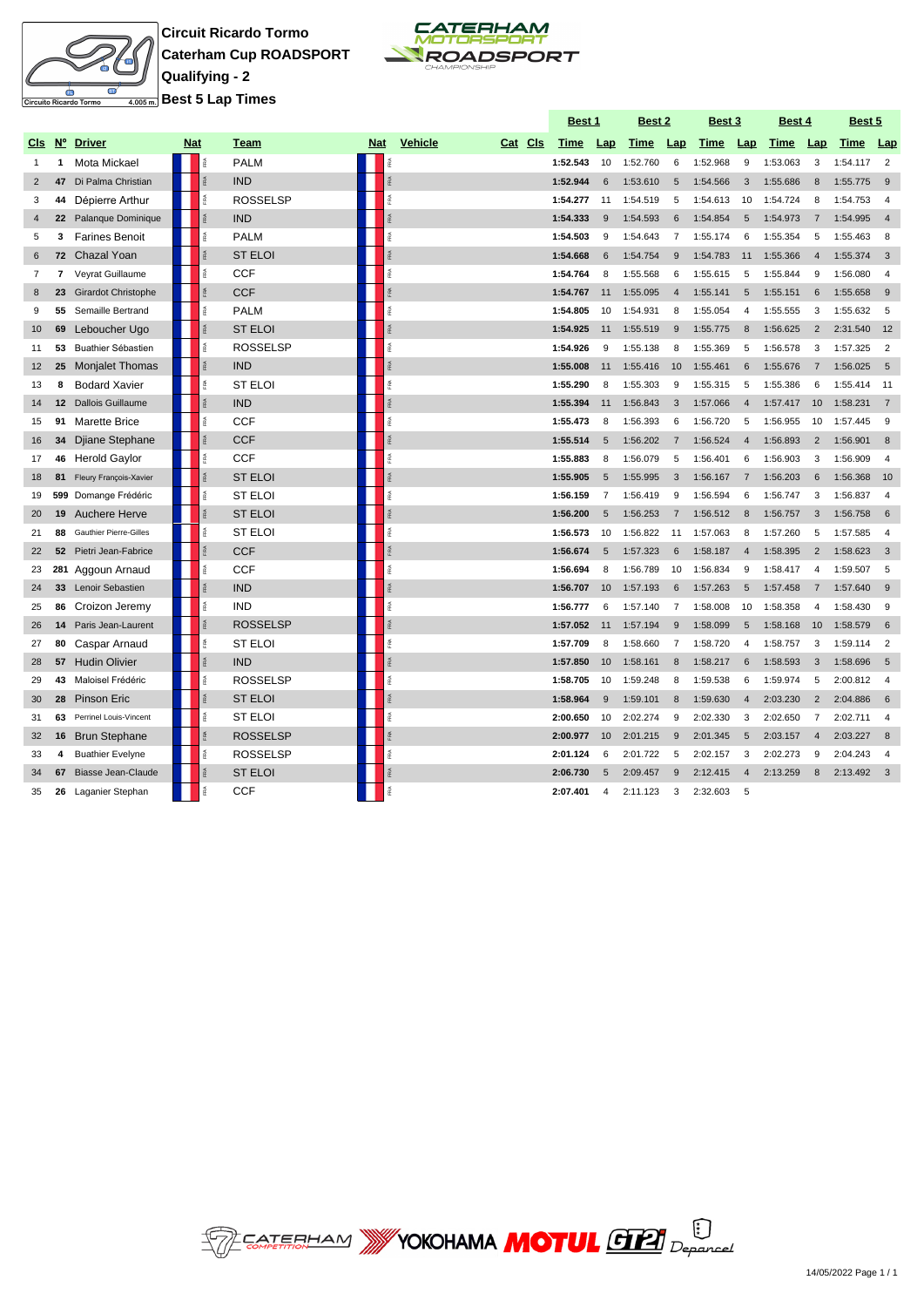

**Circuit Ricardo Tormo Caterham Cup ROADSPORT Qualifying - 2 Best 5 Top Speeds**



**Top 1 Top 2 Top 3 Top 4 Top 5**

|                |                |                               |            |           |                 |            |     |                           | <u> тор т</u> |                | <u>10p z</u> |                 | <u>гор з</u>                                 |                | <u>1004</u> |                | <u>гор э</u> |                |       |
|----------------|----------------|-------------------------------|------------|-----------|-----------------|------------|-----|---------------------------|---------------|----------------|--------------|-----------------|----------------------------------------------|----------------|-------------|----------------|--------------|----------------|-------|
| CIs            | $N^{\circ}$    | <b>Driver</b>                 | <b>Nat</b> |           | Team            | <b>Nat</b> |     | <b>Vehicle</b><br>Cat Cls |               |                |              |                 | Km/h Lap Km/h Lap Km/h Lap Km/h Lap Km/h Lap |                |             |                |              |                | Avg   |
| $\overline{1}$ |                | 22 Palanque Dominique         |            | FRA       | <b>IND</b>      |            |     |                           | 197.2         | 8              | 192.5        | 10              | 190.9                                        | $\overline{2}$ | 190.4       | 9              | 189.9        | 3              | 192.2 |
| 2              | 47             | Di Palma Christian            |            | Å.        | <b>IND</b>      |            |     |                           | 196.7         | 10             | 196.1        | 11              | 192.5                                        | 9              | 189.9       | 6              | 189.4        | $\overline{7}$ | 192.9 |
| 3              | 91             | <b>Marette Brice</b>          |            | ®.        | CCF             |            |     |                           | 196.1         | 5              | 192.5        | $\overline{7}$  | 190.9                                        | 3              | 189.9       | 6              | 189.9        | 8              | 191.9 |
| $\overline{4}$ | 23             | <b>Girardot Christophe</b>    |            | FRA       | <b>CCF</b>      |            |     |                           | 195.1         | 6              | 192.0        | 3               | 192.0                                        | $\overline{7}$ | 191.4       | $\overline{4}$ | 190.9        | 11             | 192.3 |
| 5              | 34             | Djiane Stephane               |            | FRA       | <b>CCF</b>      |            | 歪   |                           | 194.5         | 3              | 194.5        | 6               | 189.4                                        | $\overline{4}$ | 189.4       | 9              | 188.9        | 5              | 191.4 |
| 6              | 72             | Chazal Yoan                   |            | Ř.        | <b>ST ELOI</b>  |            |     |                           | 194.0         | 11             | 192.5        | 6               | 192.5                                        | 10             | 189.9       | 8              | 186.5        | 9              | 191.1 |
| $\overline{7}$ | 3              | <b>Farines Benoit</b>         |            | FRA.      | <b>PALM</b>     |            | FRA |                           | 193.5         | 10             | 190.4        | 6               | 188.9                                        | 5              | 188.9       | $\overline{7}$ | 188.4        | 3              | 190.0 |
| 8              | 12             | <b>Dallois Guillaume</b>      |            | FRA       | <b>IND</b>      |            |     |                           | 193.5         | $\overline{7}$ | 192.0        | 9               | 190.9                                        | 8              | 190.4       | 10             | 189.4        | $\overline{4}$ | 191.2 |
| 9              | $\overline{7}$ | Veyrat Guillaume              |            | Æ         | <b>CCF</b>      |            |     |                           | 193.0         | $\overline{7}$ | 193.0        | 10              | 192.0                                        | 8              | 188.4       | 9              | 185.5        | 6              | 190.4 |
| 10             |                | 599 Domange Frédéric          |            | FRA       | <b>ST ELOI</b>  |            |     |                           | 192.5         | 6              | 190.4        | 9               | 189.9                                        | 3              | 189.4       | $\overline{2}$ | 189.4        | 5              | 190.3 |
| 11             | 8              | <b>Bodard Xavier</b>          |            | FRA       | <b>ST ELOI</b>  |            |     |                           | 191.4         | 8              | 189.9        | 11              | 189.4                                        | 9              | 189.4       | 10             | 188.9        | $\overline{2}$ | 189.8 |
| 12             | 44             | Dépierre Arthur               |            | FRA       | <b>ROSSELSP</b> |            |     |                           | 190.4         | 12             | 186.5        | 5               | 186.5                                        | 9              | 186.0       | $\overline{7}$ | 186.0        | 8              | 187.1 |
| 13             | 81             | Fleury François-Xavier        |            | FRA       | <b>ST ELOI</b>  |            |     |                           | 189.9         | 5              | 189.4        | $\overline{4}$  | 182.7                                        | 10             | 182.2       | 3              | 182.2        | 9              | 185.3 |
| 14             | 4              | <b>Buathier Evelyne</b>       |            | FRA       | <b>ROSSELSP</b> |            |     |                           | 189.4         | 9              | 186.5        | $\overline{7}$  | 184.6                                        | $\overline{4}$ | 184.1       | 3              | 182.7        | $\overline{2}$ | 185.5 |
| 15             | 43             | Maloisel Frédéric             |            | FRA       | <b>ROSSELSP</b> |            | RA. |                           | 189.4         | 10             | 186.0        | 6               | 185.5                                        | 3              | 184.6       | 8              | 181.8        | $\overline{4}$ | 185.5 |
| 16             | 69             | Leboucher Ugo                 |            | FRA       | <b>ST ELOI</b>  |            |     |                           | 189.4         | 5              | 189.4        | 10              | 187.0                                        | $\overline{2}$ | 187.0       | 9              | 186.5        | $\overline{4}$ | 187.9 |
| 17             | 25             | Monjalet Thomas               |            | FRA       | <b>IND</b>      |            |     |                           | 188.9         | $\overline{4}$ | 188.4        | $\overline{2}$  | 187.0                                        | 9              | 186.5       | 8              | 185.0        | 3              | 187.2 |
| 18             | 46             | <b>Herold Gaylor</b>          |            | FRA       | <b>CCF</b>      |            |     |                           | 188.9         | 6              | 186.0        | 3               | 186.0                                        | 5              | 185.5       | $\overline{7}$ | 184.1        | 9              | 186.1 |
| 19             | 53             | Buathier Sébastien            |            | FBA.      | <b>ROSSELSP</b> |            | 盏   |                           | 188.9         | $\overline{4}$ | 188.4        | 9               | 187.9                                        | 6              | 187.0       | 8              | 186.0        | 5              | 187.7 |
| 20             | 57             | <b>Hudin Olivier</b>          |            | FRA       | <b>IND</b>      |            |     |                           | 188.4         | 3              | 187.5        | 9               | 185.0                                        | $\overline{2}$ | 183.6       | 6              | 181.8        | $\overline{4}$ | 185.3 |
| 21             | 281            | Aggoun Arnaud                 |            | FRA.      | <b>CCF</b>      |            | RA. |                           | 188.4         | 8              | 185.0        | 10              | 183.6                                        | 9              | 183.2       | $\overline{4}$ | 182.7        | 3              | 184.6 |
| 22             | 1              | Mota Mickael                  |            | ₽Ã        | <b>PALM</b>     |            |     |                           | 187.9         | 6              | 187.0        | $\overline{4}$  | 186.5                                        | $\overline{7}$ | 186.5       | 11             | 186.0        | 9              | 186.8 |
| 23             | 55             | Semaille Bertrand             |            | FRA       | <b>PALM</b>     |            |     |                           | 187.9         | 3              | 187.9        | $\overline{7}$  | 187.0                                        | 10             | 186.0       | $\overline{2}$ | 186.0        | 6              | 187.0 |
| 24             | 52             | Pietri Jean-Fabrice           |            | FRA       | <b>CCF</b>      |            |     |                           | 187.0         | 5              | 186.0        | 10              | 185.5                                        | 6              | 185.0       | 12             | 184.6        | 3              | 185.6 |
| 25             | 63             | Perrinel Louis-Vincent        |            | FRA       | <b>ST ELOI</b>  |            |     |                           | 187.0         | 10             | 183.2        | 8               | 182.7                                        | 9              | 182.2       | 6              | 181.8        | $\overline{4}$ | 183.4 |
| 26             | 16             | <b>Brun Stephane</b>          |            | ₽Ã        | <b>ROSSELSP</b> |            |     |                           | 186.5         | 3              | 182.2        | $\overline{7}$  | 181.8                                        | 9              | 178.6       | $\overline{4}$ | 177.7        | 5              | 181.4 |
| 27             | 33             | Lenoir Sebastien              |            | FRA       | <b>IND</b>      |            | 痉   |                           | 186.5         | 11             | 185.5        | 5               | 183.6                                        | 9              | 183.2       | 6              | 183.2        | 10             | 184.4 |
| 28             | 80             | Caspar Arnaud                 |            | FRA       | <b>ST ELOI</b>  |            |     |                           | 186.5         | 9              | 184.6        | $5\overline{)}$ | 184.1                                        | 8              | 183.6       | $\overline{4}$ | 183.6        | $\overline{7}$ | 184.5 |
| 29             | 19             | Auchere Herve                 |            | FRA.      | ST ELOI         |            | RA. |                           | 185.0         | 3              | 184.1        | 8               | 183.6                                        | $\overline{2}$ | 183.6       | 9              | 183.2        | 6              | 183.9 |
| 30             | 86             | Croizon Jeremy                |            | FRA       | <b>IND</b>      |            |     |                           | 184.1         | 3              | 181.8        | 6               | 180.9                                        | $\overline{7}$ | 180.4       | 10             | 179.5        | 9              | 181.3 |
| 31             | 88             | <b>Gauthier Pierre-Gilles</b> |            | FØ.       | ST ELOI         |            |     |                           | 183.6         | 5              | 183.6        | 9               | 182.7                                        | $\overline{4}$ | 182.7       | 11             | 182.2        | 3              | 183.0 |
| 32             | 67             | <b>Biasse Jean-Claude</b>     |            | <b>RA</b> | <b>ST ELOI</b>  |            |     |                           | 176.0         | $\overline{7}$ | 176.0        | $\mathsf{R}$    | 174.7                                        | $\mathbf{Q}$   | 172.2       | 3              | 171.8        | 5              | 174.1 |
| 33             | 26             | Laganier Stephan              |            | îRA.      | <b>CCF</b>      |            |     |                           | 161.4         | 3              | 158.5        | $\overline{4}$  | 152.2                                        | 5              |             |                |              |                | 157.4 |

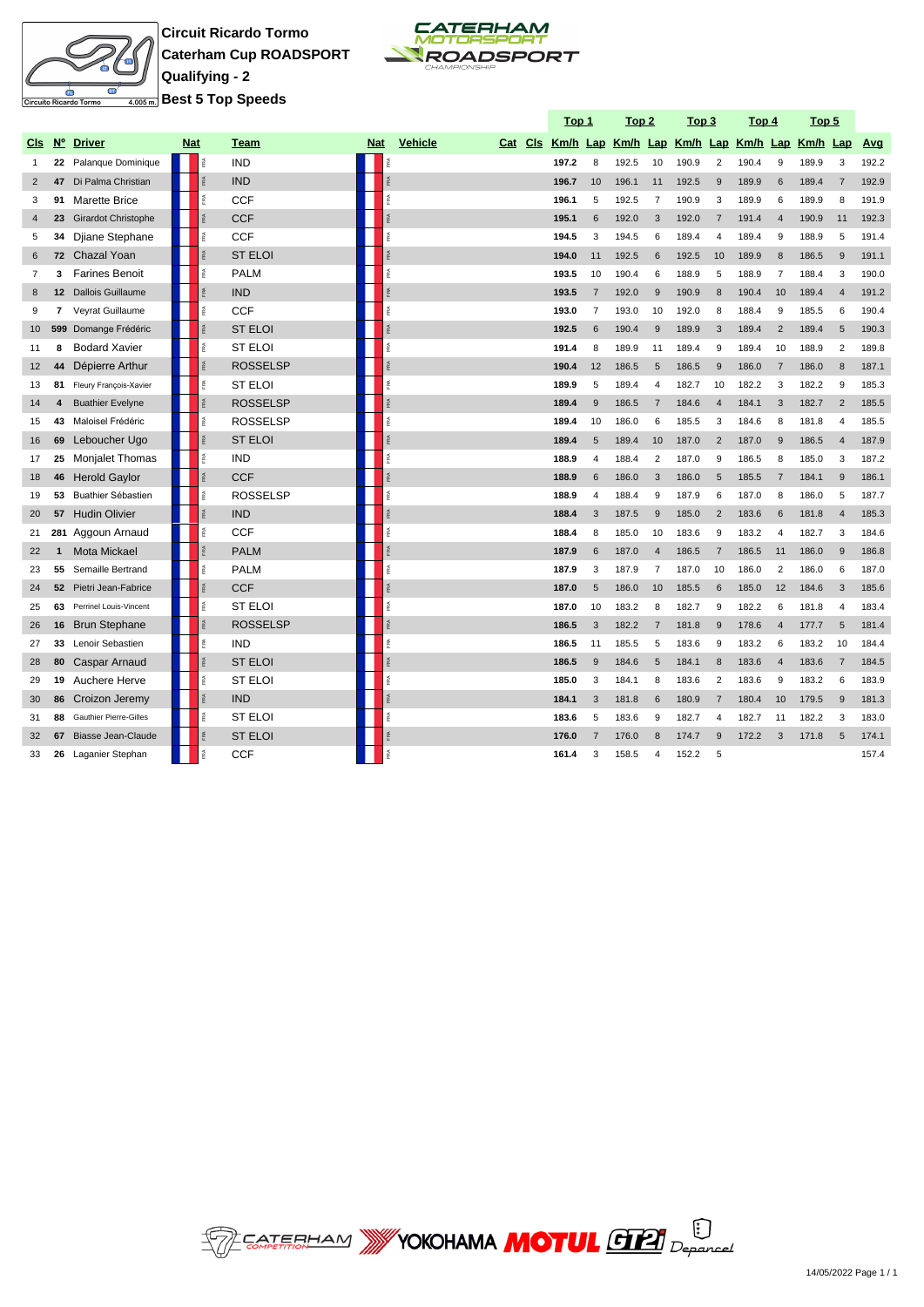

**Circuit Ricardo Tormo Caterham Cup ROADSPORT Qualifying - 2**



**Fastest Laps Sequence**

| Lap            | Time of Day | <b>Session Time</b> | $N^{\circ}$ | <b>Driver</b>      | <b>Nat</b> | Team            | <b>Nat</b> | <b>Vehicle</b> | Cat | Time     | Km/h  |
|----------------|-------------|---------------------|-------------|--------------------|------------|-----------------|------------|----------------|-----|----------|-------|
| $\overline{2}$ | 9:31:56.183 | 3:56.183            | 44          | Dépierre Arthur    |            | <b>ROSSELSP</b> |            |                |     | 1:56.005 | 124.2 |
| ົ              | 9:32:33.872 | 4:33.872            | 47          | Di Palma Christian |            | <b>IND</b>      |            |                |     | 1:55.903 | 124.3 |
| 2              | 9:33:19.668 | 5:19.668            |             | Mota Mickael       |            | <b>PALM</b>     |            |                |     | 1:54.117 | 126.3 |
| ີ              | 9:35:12.731 | 7:12.731            |             | Mota Mickael       |            | <b>PALM</b>     |            |                |     | 1:53.063 | 127.5 |
| 6              | 9:40:10.783 | 12:10.783           | 47          | Di Palma Christian |            | <b>IND</b>      |            |                |     | 1:52.944 | 127.6 |
| 6              | 9:40:56.983 | 12:56.983           |             | Mota Mickael       |            | <b>PALM</b>     |            |                |     | 1:52.760 | 127.8 |
| 10             | 9:48:34.310 | 20:34.310           |             | Mota Mickael       |            | <b>PALM</b>     |            |                |     | 1:52.543 | 128.1 |

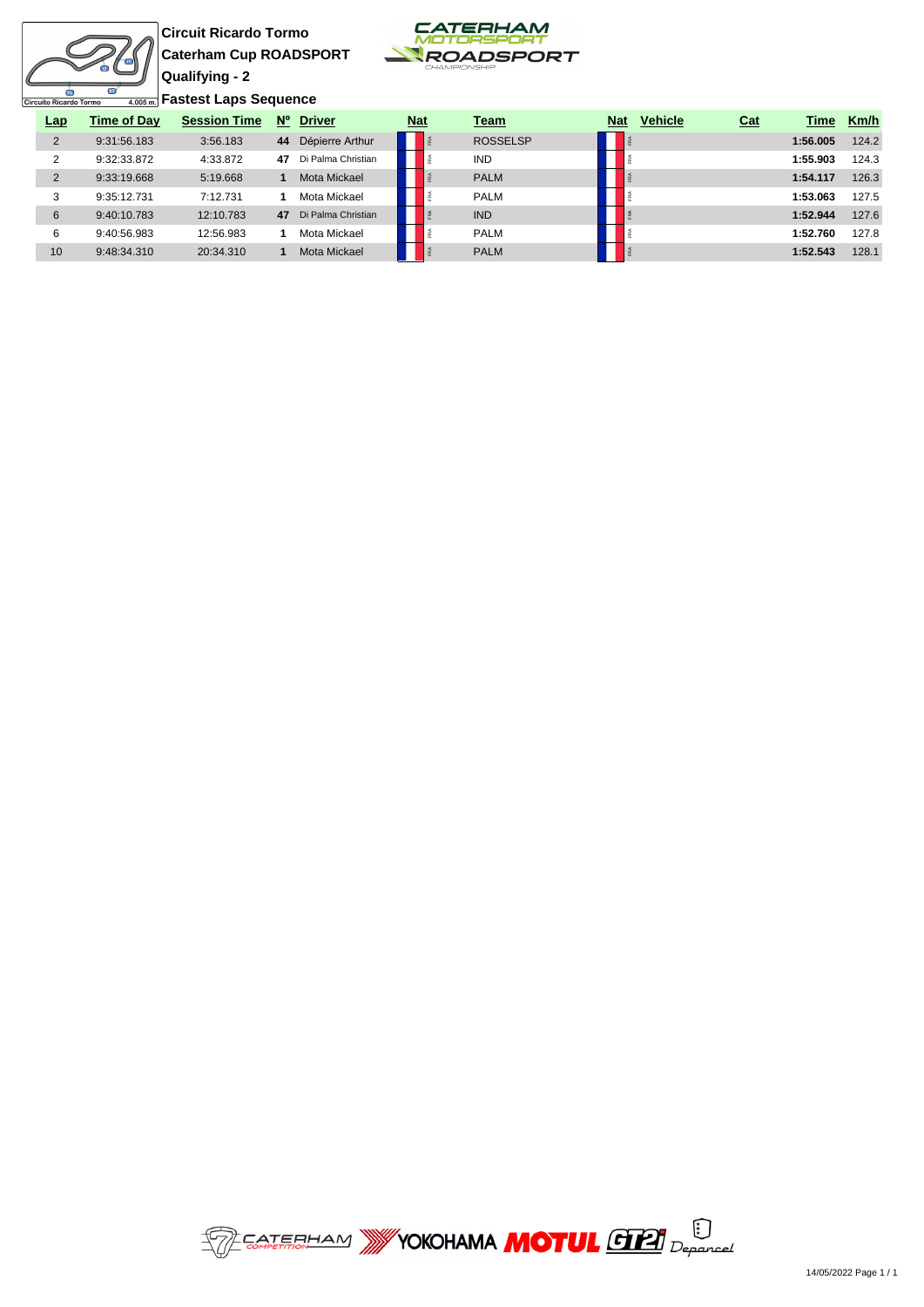

**Circuit Ricardo Tormo Caterham Cup ROADSPORT Qualifying - 2 Event Best Maximum Speed**



|              | Nº Driver                  | <b>Nat</b> | <b>Team</b>     |      | Nat Vehicle | Cat Clas | <b>Km/h Session</b>            |
|--------------|----------------------------|------------|-----------------|------|-------------|----------|--------------------------------|
| 22           | Palanque Dominique         | īRA.       | <b>IND</b>      |      |             |          | <b>197.2 Qualifying - 2</b>    |
| 47           | Di Palma Christian         |            | <b>IND</b>      |      |             |          | 196.7 Qualifying - 2           |
| 91           | Marette Brice              |            | <b>CCF</b>      | RA.  |             |          | 196.1 Qualifying - $2$         |
| 23           | <b>Girardot Christophe</b> |            | <b>CCF</b>      |      |             |          | 195.1 Qualifying - $2$         |
| 34           | Djiane Stephane            | îRA.       | <b>CCF</b>      | FRA  |             |          | 194.5 Qualifying - 2           |
|              | 53 Buathier Sébastien      |            | <b>ROSSELSP</b> | FRA  |             |          | 194.0 Free Practice - 1        |
|              | 72 Chazal Yoan             | 혽          | <b>ST ELOI</b>  | FØ.  |             |          | 194.0 Qualifying - $2$         |
|              | 46 Herold Gaylor           |            | <b>CCF</b>      | FRA  |             |          | <b>193.5 Free Practice - 1</b> |
| 1            | Mota Mickael               |            | <b>PALM</b>     | FRA  |             |          | 193.5 Qualifying - 1           |
|              | 12 Dallois Guillaume       |            | <b>IND</b>      | FRA  |             |          | 193.5 Qualifying - $2$         |
| 3            | <b>Farines Benoit</b>      |            | <b>PALM</b>     | FRA  |             |          | 193.5 Qualifying - 2           |
| $\mathbf{7}$ | Veyrat Guillaume           |            | <b>CCF</b>      | RA   |             |          | 193.0 Qualifying - $2$         |
|              | 55 Semaille Bertrand       |            | <b>PALM</b>     | FRA  |             |          | 192.5 Free Practice - 1        |
|              | 599 Domange Frédéric       |            | <b>ST ELOI</b>  | RÁ   |             |          | 192.5 Qualifying - $2$         |
|              | 44 Dépierre Arthur         |            | <b>ROSSELSP</b> | é.   |             |          | 192.0 Qualifying - 1           |
|              | 25 Monjalet Thomas         |            | <b>IND</b>      | FRA  |             |          | 191.4 Free Practice - 1        |
| 8            | <b>Bodard Xavier</b>       |            | ST ELOI         | FRA. |             |          | 191.4 Qualifying - $2$         |
| 14           | Paris Jean-Laurent         |            | <b>ROSSELSP</b> |      |             |          | 190.9 Free Practice - 2        |
|              | 57 Hudin Olivier           | é          | <b>IND</b>      | é.   |             |          | 190.4 Free Practice - 1        |
|              | 33 Lenoir Sebastien        |            | <b>IND</b>      |      |             |          | 189.9 Free Practice - 1        |
|              | 81 Fleury François-Xavier  | FRA        | <b>ST ELOI</b>  | RA.  |             |          | 189.9 Qualifying - $2$         |
|              | 281 Aggoun Arnaud          |            | <b>CCF</b>      | FRA  |             |          | 189.4 Free Practice - 1        |
|              | 69 Leboucher Ugo           | é          | <b>ST ELOI</b>  | é    |             |          | 189.4 Qualifying - 1           |
| 4            | <b>Buathier Evelyne</b>    |            | <b>ROSSELSP</b> |      |             |          | 189.4 Qualifying - $2$         |
| 43           | Maloisel Frédéric          |            | <b>ROSSELSP</b> | FRA  |             |          | 189.4 Qualifying - $2$         |
| 26           | Laganier Stephan           |            | <b>CCF</b>      | FRA  |             |          | 188.9 Qualifying - 1           |
|              | 52 Pietri Jean-Fabrice     | 歪          | <b>CCF</b>      | Ř    |             |          | 188.4 Free Practice - 2        |
|              | 88 Gauthier Pierre-Gilles  |            | <b>ST ELOI</b>  | FØ.  |             |          | <b>187.9 Qualifying - 1</b>    |
| 86           | Croizon Jeremy             | îRA.       | <b>IND</b>      | FRA  |             |          | <b>187.9 Qualifying - 1</b>    |
|              | 16 Brun Stephane           |            | <b>ROSSELSP</b> | FRA  |             |          | <b>187.0 Qualifying - 1</b>    |
| 63           | Perrinel Louis-Vincent     |            | <b>ST ELOI</b>  | Ř    |             |          | 187.0 Qualifying - $2$         |
| 80           | Caspar Arnaud              |            | <b>ST ELOI</b>  | ē.   |             |          | 186.5 Qualifying - $2$         |
| 19           | Auchere Herve              |            | <b>ST ELOI</b>  | RA.  |             |          | 186.0 Free Practice - 1        |
| 28           | Pinson Eric                |            | <b>ST ELOI</b>  |      |             |          | 185.5 Free Practice - 2        |
| 67           | Biasse Jean-Claude         |            | <b>ST ELOI</b>  |      |             |          | 177.3 Free Practice - 1        |

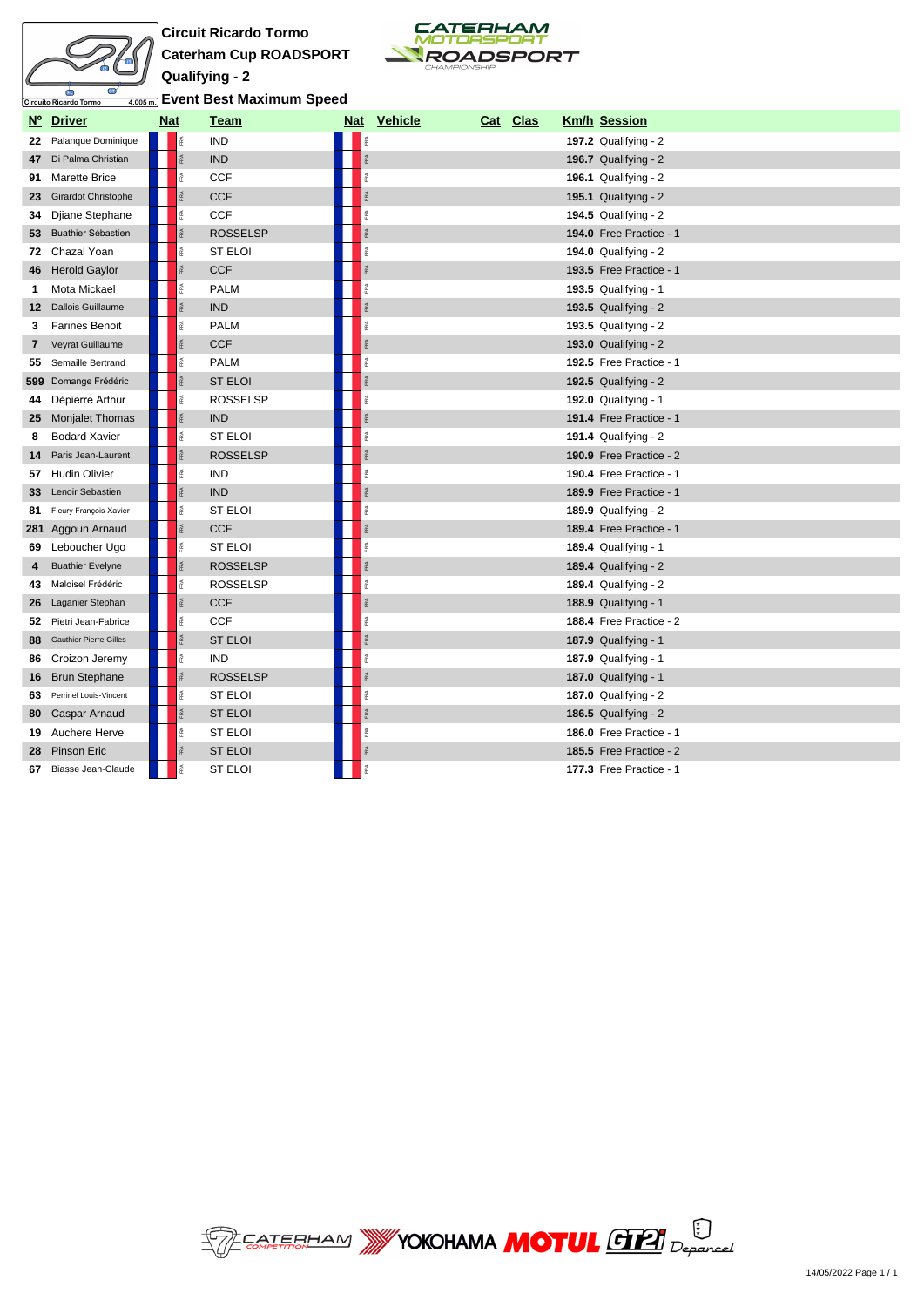



4 Buathier Evelyne

|             |                        |                  |                                            |                                |                                                                                                                | <b>ROSSELSP</b> |            |
|-------------|------------------------|------------------|--------------------------------------------|--------------------------------|----------------------------------------------------------------------------------------------------------------|-----------------|------------|
| $N^{\circ}$ | In Day Time            | In Time          | <b>Out Time</b>                            | <b>Pit Time</b>                | T. Pit Time                                                                                                    | Handicap        | Penalty    |
| 1           | 9:43:44.883            | 9:43:44.883      | 9:44:43.797                                | 58.914                         | 58.914                                                                                                         |                 |            |
| 26          |                        | Laganier Stephan |                                            |                                |                                                                                                                |                 |            |
|             |                        |                  |                                            |                                |                                                                                                                |                 | <b>CCF</b> |
| AIO.        | The Charles Charles of | The Continued of | <b>Contract Contract Contract Contract</b> | <b>The Committee Committee</b> | The Property Committee of the Committee of the Committee of the Committee of the Committee of the Committee of |                 |            |

| N° In Day Time | In Time | <b>Out Time</b>                                         | <b>Pit Time T. Pit Time Handicap Penalty</b> |  |  |
|----------------|---------|---------------------------------------------------------|----------------------------------------------|--|--|
|                |         | 1 9:36:43.724 9:36:43.724 9:43:30.866 6:47.142 6:47.142 |                                              |  |  |